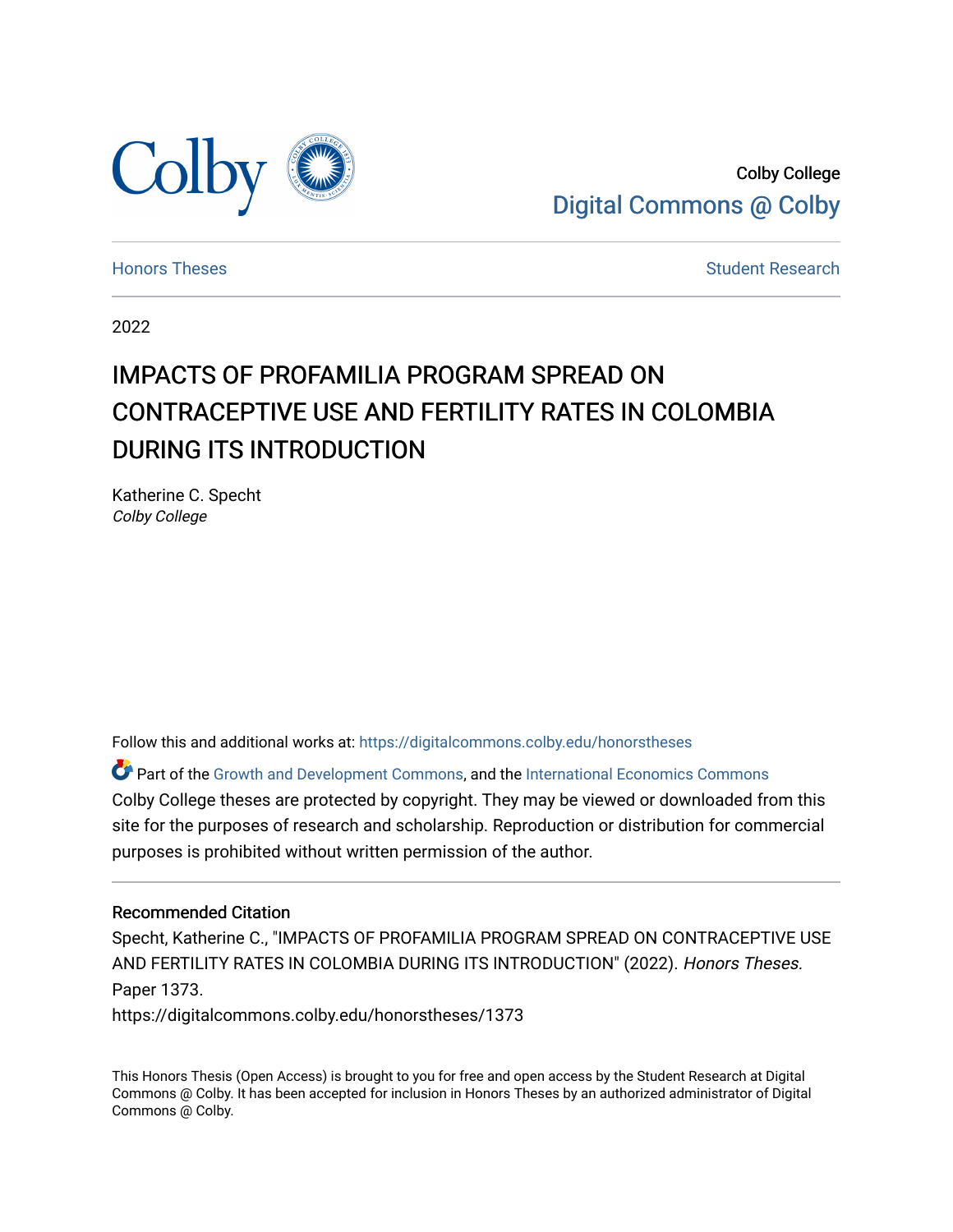# IMPACTS OF PROFAMILIA PROGRAM SPREAD ON CONTRACEPTIVE USE AND FERTILITY RATES IN COLOMBIA DURING ITS INTRODUCTION

An Honors Thesis

Presented to

The Faculty of the Department of Economics

Colby College

In partial fulfillment of the requirements for the

Degree of Bachelor of Arts

By

Katherine Specht

Waterville, Maine

May 9th, 2022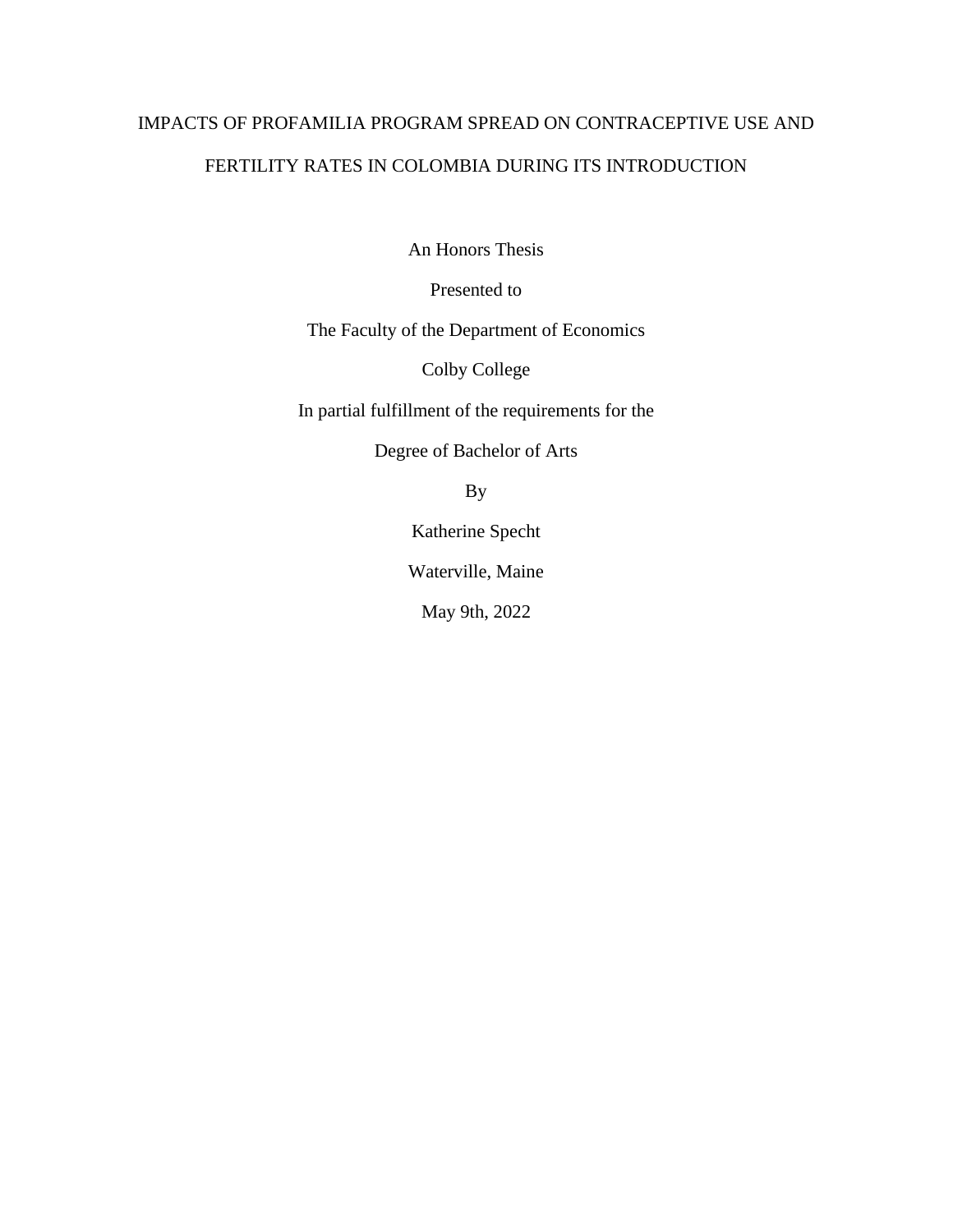## **Abstract**

I examine the effect of the Profamilia program during its beginning years over the 1960s and 1970s as it spread across Colombia. I find that Profamilia effectively delays first birth, intercourse, and age at marriage, and reduces the probability of having had a teen birth. These outcomes were also linked to increased literacy rates, improved educational attainment, and an increase in employment. Birth spacing and contraceptive use increased. These findings support current research that improving access to family planning services is an effective method for decreasing women's fertility and improving educational and employment opportunities for women. The implication that having access to family planning services at younger ages has a more significant impact on each of these outcomes argues for a community-wide commitment to improved sexual and reproductive health access for all ages, even below fertility ages.

**Keywords:** contraceptive use, family planning, fertility, first birth, women's health, children's health, Colombia, development, Profamilia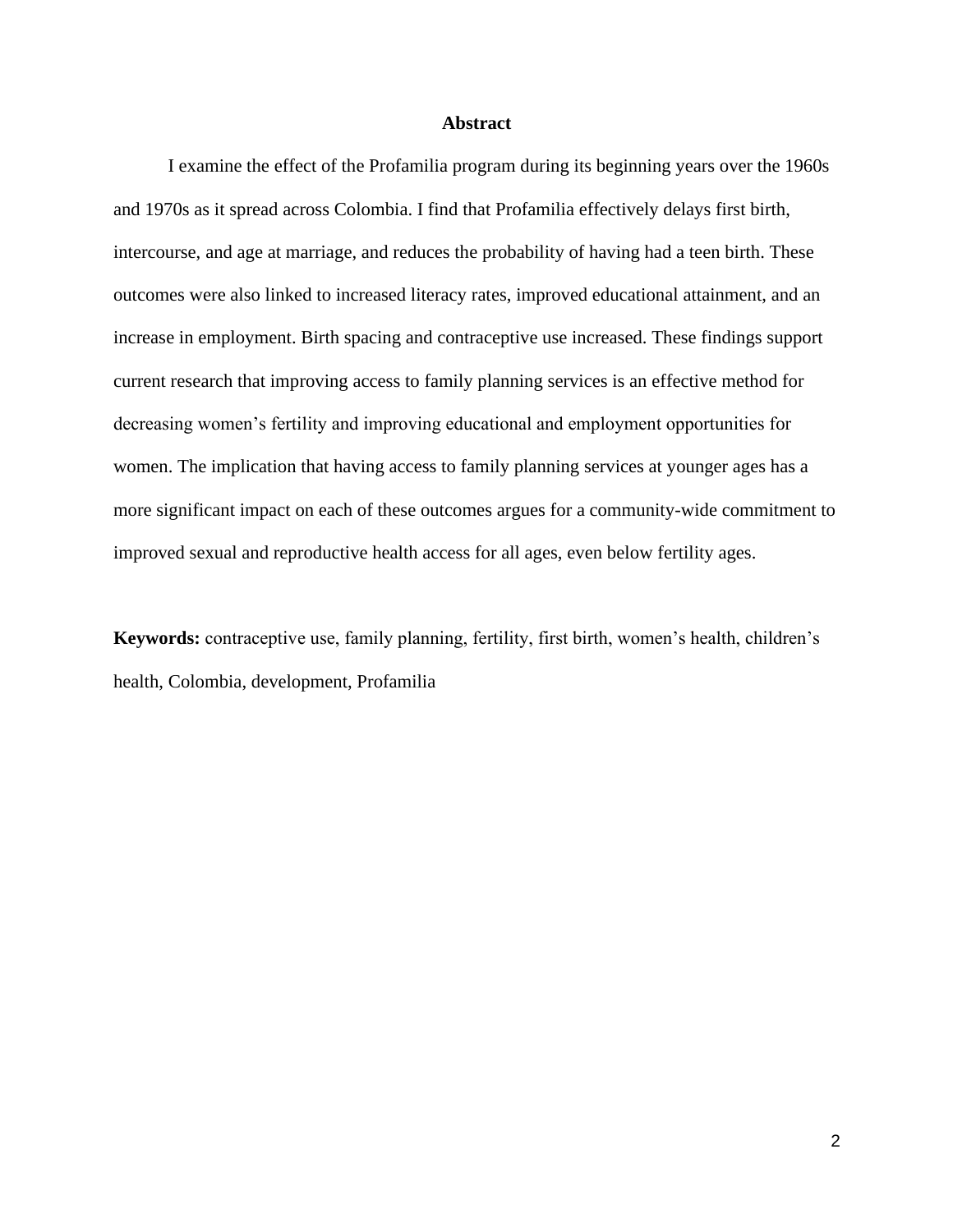# <span id="page-3-0"></span>**Table of Contents**

| Table of Contents            | $\overline{\mathbf{4}}$ |
|------------------------------|-------------------------|
| Introduction                 | 5                       |
| <b>Literature Review</b>     | $\overline{7}$          |
| Data Sources and Methodology | 10                      |
| Results                      | 16                      |
| Conclusion                   | 25                      |
| Bibliography                 | 27                      |
| Appendix A                   | 30                      |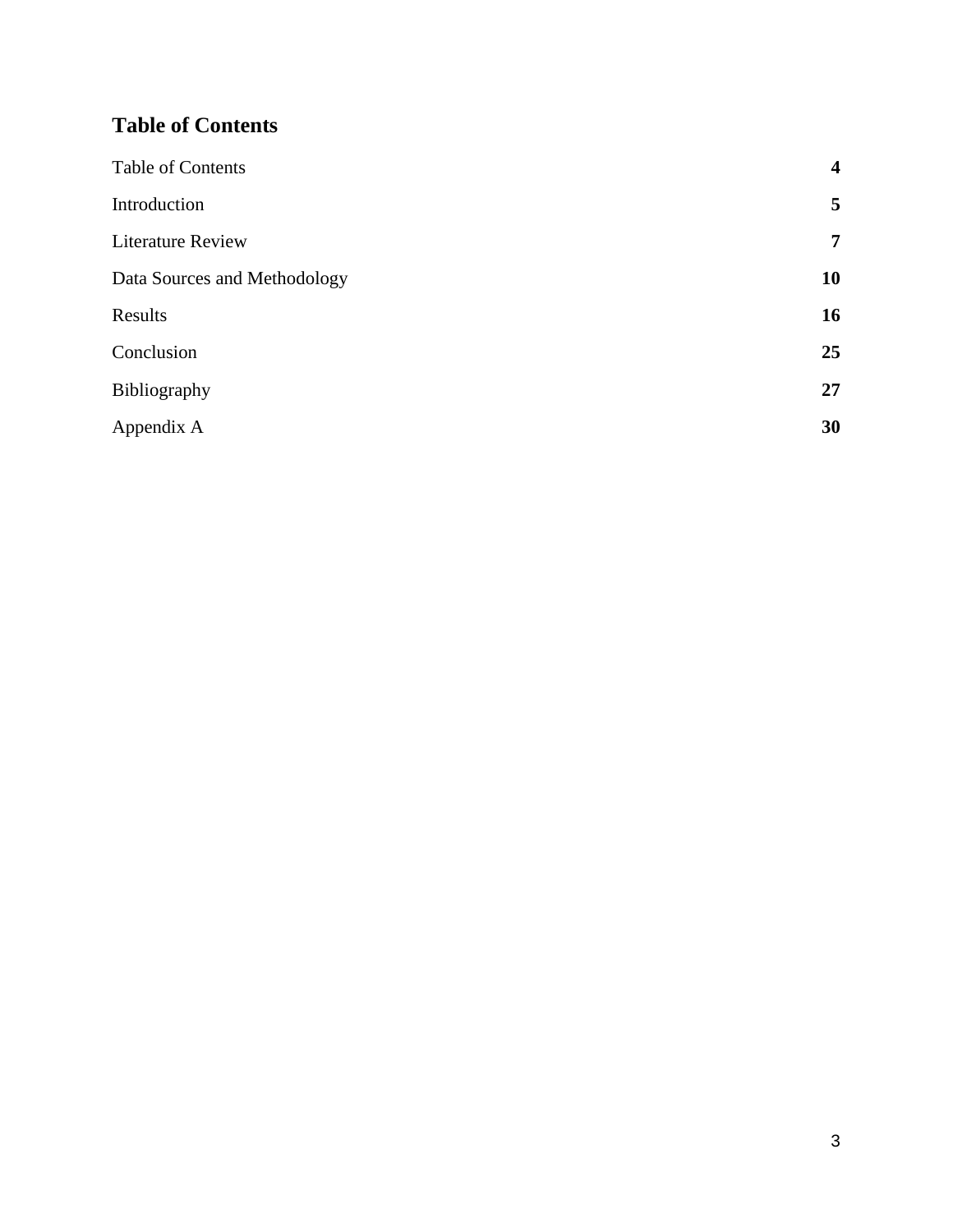### I. Introduction

Reducing unwanted fertility through contraceptive access provides a multitude of benefits to women. Family planning has a strong link to human rights, gender equality, and women's empowerment (Starbird 2016). Additionally, it allows adolescents to consider the effects of young pregnancies and allows girls to marry at older ages and begin childbearing later in life. In 2012, about 85 million pregnancies were unintended. This is about 40% of all global pregnancies and it was projected to rise to 92 million by 2015 (Tsui 2010). In 2014, 225 million women living in developing countries wanted to stop or delay childbearing using contraceptives (Singh 2014). Additionally, of the 125 million women who give birth each year, 54 million attended less than the recommended four antenatal visits recommended by the World Health Organization. Forty-three million didn't give birth in a health facility and 33 million have newborns who need but don't receive care for health complications. Sixty-five million women each year have a miscarriage, stillbirth, or abortion and many of these women do not receive medical care. If all unmet need for contraceptives was met, unintended pregnancies would drop by 70% from 74 million to 22 million. Maternal deaths would drop by 67% and newborn deaths would drop by 77% (Singh 2014). It's estimated that meeting modern contraceptive services would cost \$9.4 billion. Increasing spending on contraceptive services would reduce pregnancyrelated care by \$1.47 for each additional dollar spent on family planning and contraceptive services (Singh 2014).

Profamilia is a family-planning program in Colombia that works to provide sexual education and family planning resources to communities. Profamilia began in Bogota in 1965 and spread across the country. Following its introduction in 1965, it was the country's main family planning provider for three decades. This paper examines the impact of Profamilia's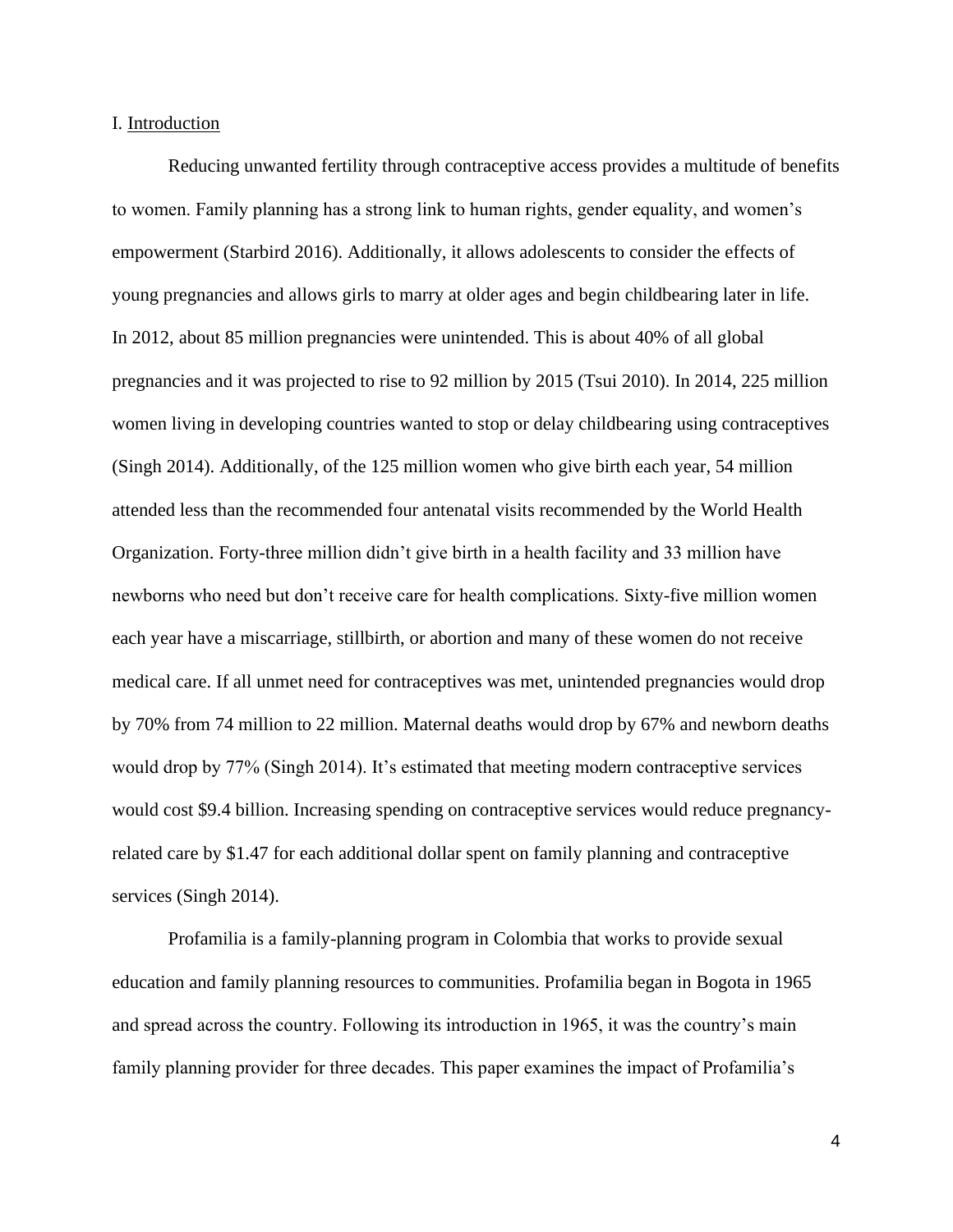spread on women's fertility and related outcomes. Specifically, I estimate whether access to family planning services at younger ages increased Profamilia's impact on women.

To examine the impact, I took advantage of the geographic spread of the Profamilia program. The Profamilia program was able to achieve country-wide coverage, but the rollout was staggered across three decades (Miller 2011). Profamilia's introduction to Colombia makes it ideal to look at the impact of the program as it was introduced because it did not target communities with high demand as they spread. Because the spread of the program was not targeted to higher demand communities, the date Profamila began in a location is effectively randomly assigned (Miler 2010). This allowed me to better break down the effect of family planning at different ages of fertility. Additionally, by using county fixed effects and county by birth year trends, I can isolate the impact of the Profamilia program independent of birth year trends and county characteristics. I compare age cohorts under 15, 15-19, and 20-24 to women who received access to Profamilia at 25 years old or older.

Profamilia effectively delays first birth, intercourse, and age at marriage, and reduces the probability of having had a teen birth. Each of these effects is stronger when women are exposed to Profamilia when they are younger. These fertility and intercourse outcomes were also linked to increased literacy rates, improved educational attainment, and an increase in employment. Birth spacing and contraceptive use increased. All these effects were stronger for women who were exposed to family planning services at younger ages. These findings support current research that improving access to family planning services is an effective method for decreasing women's fertility and improving educational and employment opportunities for women.

 In Section 2, I will introduce previous research on the Profamilia program and its effect on both contraceptive use and attitudes toward contraceptive use. I will also introduce the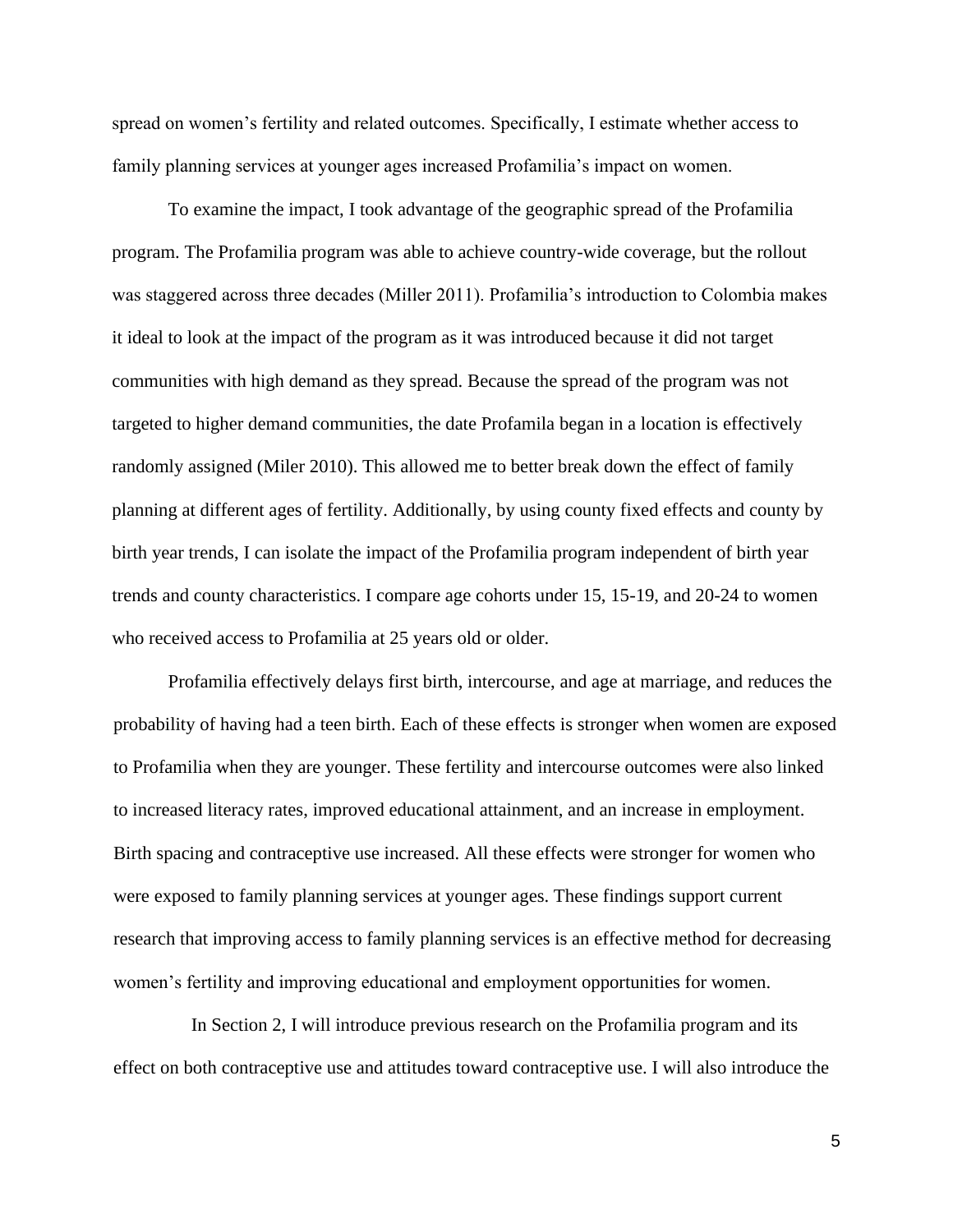history of the Profamilia program. Finally, we'll look at why decreasing fertility rates and interdelivery intervals improve maternal health. Section 3 introduces the Demographic Health Surveys used in the estimation. I analyze the impact of Profamilia on first birth, intercourse, age at marriage, teen birth, literacy rates, educational attainment, employment, birth spacing, and contraceptive use. Section 4 discusses the regression approach. Section 5 explores the results. Section 6 concludes and looks at the implications of access to family planning and the argument for early and widespread access to family planning services.

## II. Literature Review

Colombia and the Profamila program have previously interested researchers. Miller (2010) found that women who were introduced to Profamilia as teenagers obtained 0.05 more years of schooling, were 7% more likely to work in the formal sector, and 2% less likely to cohabit with male partners. Additionally, delayed first births rather than reduced lifetime fertility rates appear to be a better predictor of socioeconomic gains (Miller 2010).

During the 1960s and 1970s, Profamilia began in Bogota and then spread across the county. The increased access to family planning services likely decreased the nation's fertility rate. Figure 1 shows that the reduction in Colombia's fertility rate over the 1960s and 1970s exceeds any other South American country, despite the fact that Colombia is geographically and socioeconomically similar to other nearby Latin American countries (Guzman et. al 1996).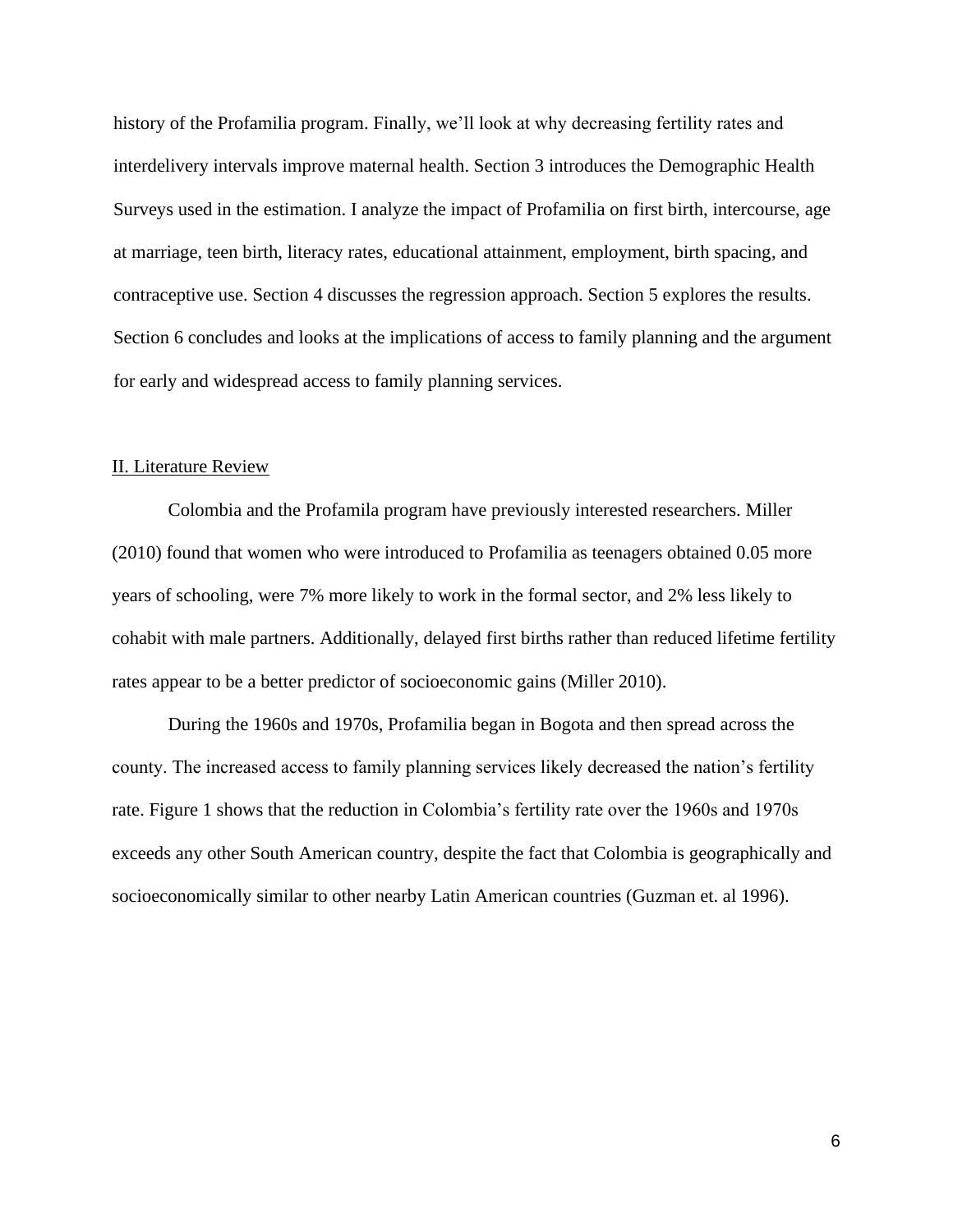

Fig. 1. Total Fertility Rates in Latin America by Country and Quinquennia, 1955–60 to 1985–90. Source: Guzman et al. (1996).

An analysis of attitudes of Colombian women through a collaboration with the Program of Comparative Fertility Studies in Colombia found that knowledge of contraceptive techniques as well as access to contraceptives increased contraceptive use (Baldwin 1976). Additionally, they found that women of higher socioeconomic status with higher education levels and those who lived in urban areas increased their use of family planning services. Previous studies had argued that fertility could not be significantly lowered without modernization occurring first. Traditional women are as likely as modern women to use contraceptives that don't require supplies but are less likely to use those that require technical knowledge. Therefore Baldwin 1976 finds that increasing contraceptive knowledge rather than modernism is the factor in increasing contraceptive use. Additionally, cost and accessibility also were found to be critical factors in contraceptive use. Because Baldwin suggests that inadequate knowledge of birth control methods or restricted access to contraceptive supplies were probably responsible for the limited practice of birth control in Colombia than were motivational factors associated with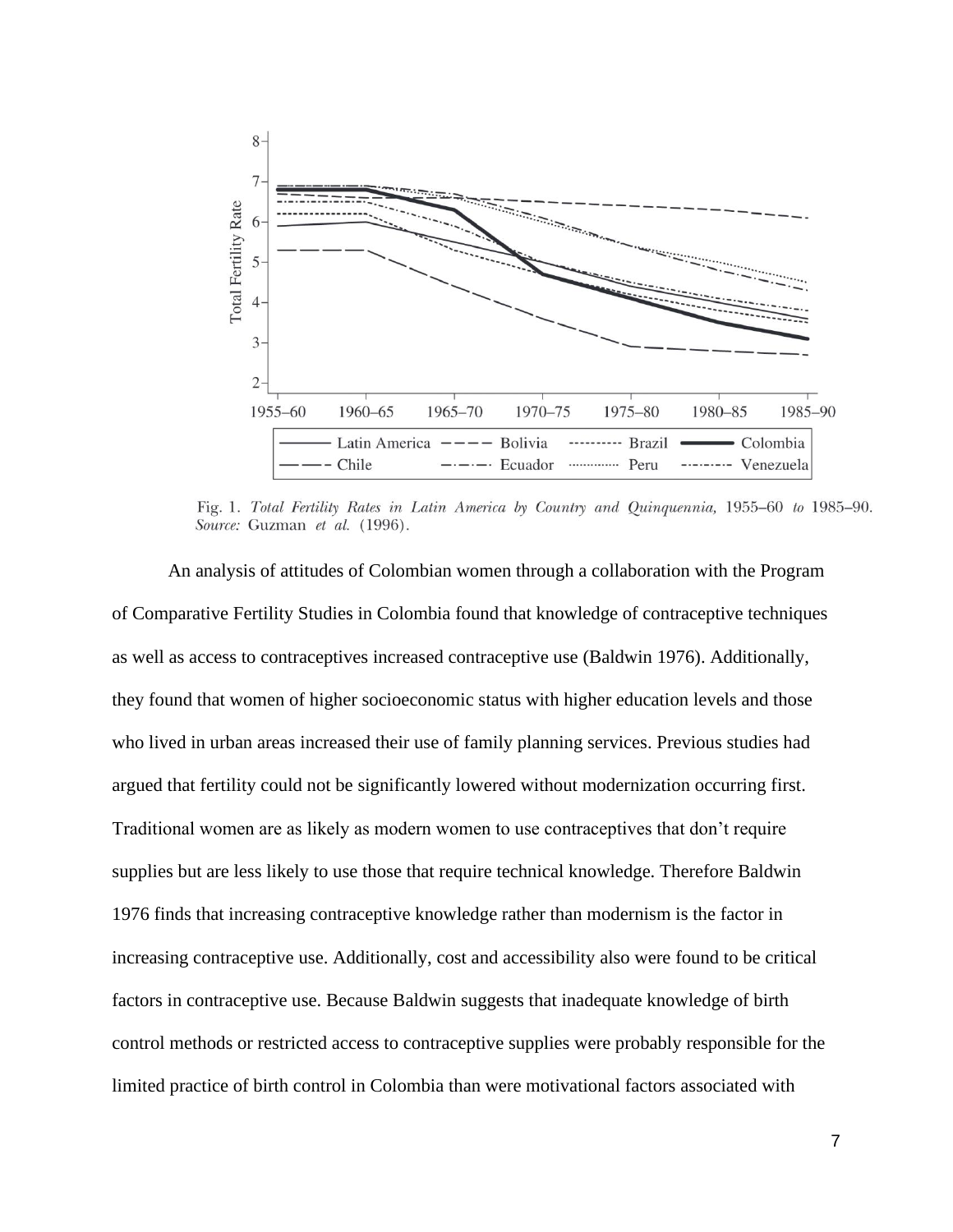modernism, this provides a strong argument for Profamilia's role rather than development in general decreasing fertility (Baldwin 1976).

Studies in Matlab, Bangladesh, and Navrongo, Ghana showed that increasing access to family planning services reduces fertility and improves birth spacing. In Matlab, Canning (2012) found that women's earnings, assets, and BMI, as well as children's schooling and children's BMI, improved in areas with improved access to family planning services compared with outcomes in control areas. These reductions in fertility also enhance economic growth because of reduced youth dependency and increased women's participation in paid labor.

Bauserman (2022) used data from women enrolled in NICHD Global Network Maternal Newborn Health Registry and found that short intervals between pregnancies lead to poor maternal and neonatal outcomes. As previously discussed, contraceptive use has been shown to improve birth spacing in studies performed in Bangladesh and Ghana. This increased birth spacing is associated with improved mother and child health outcomes. A short interdelivery interval is defined as between 6 and 17 months. Women in low and lower-middle-income countries with differing interdelivery intervals (short (6-17 months), reference (18-36 months), 37-60 months, and long (61-180 months)) were evaluated for adverse maternal and neonatal incomes. Women with a short interdelivery interval had increased risks of neonatal death, stillborn, and low birth weight. Additionally, a short interdelivery interval was associated with an increased risk of hemorrhage, hypertensive disorders, fetal malposition, infection, obstructed labor, hospitalization, preterm delivery, and neonatal hospitalization (Bauserman 2020).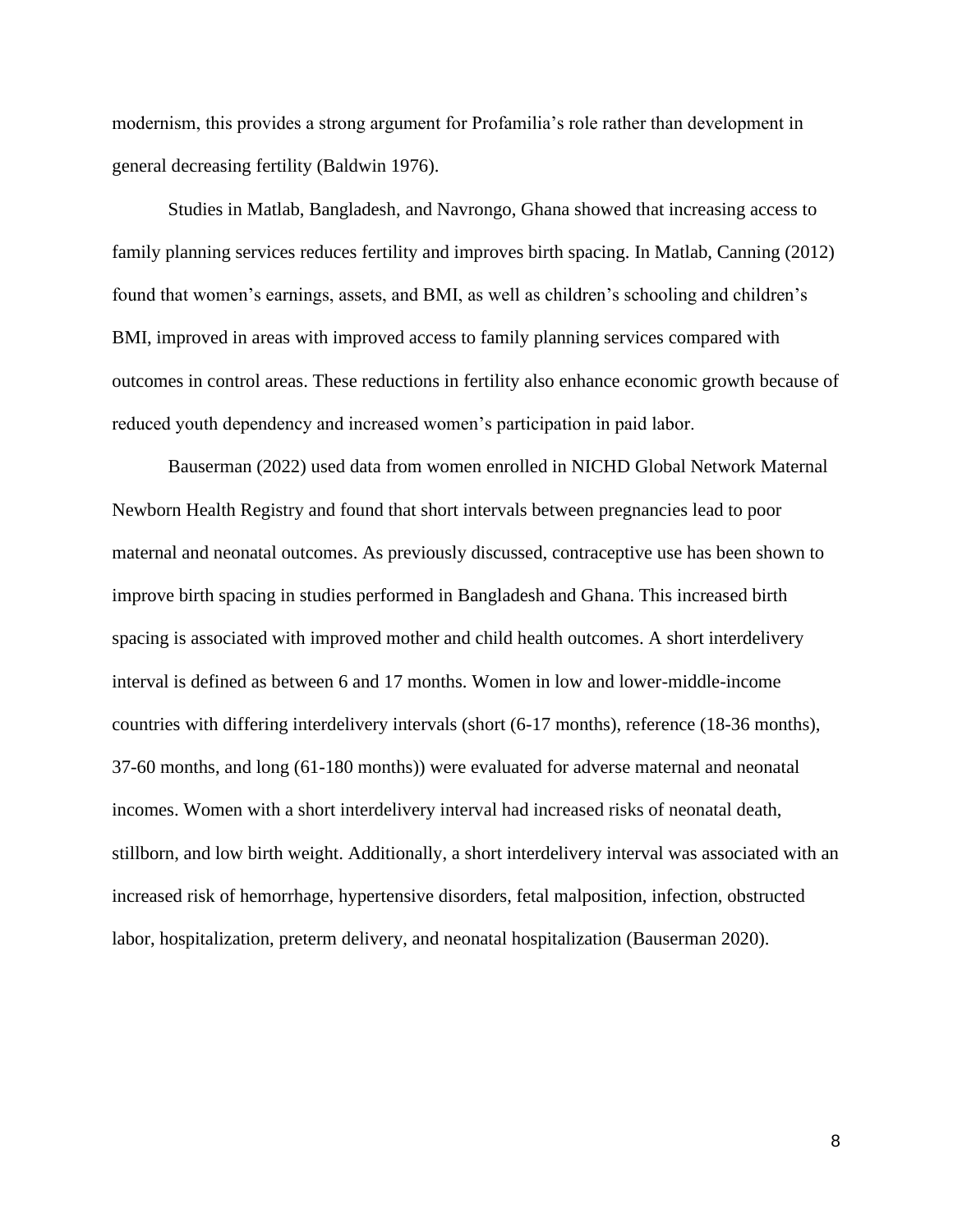# **III. Data Sources and Methodology**

*Data*

To assess the impact of early versus late exposure to Profamilia, I use individual-level data on women from the 1986 and 1990 Colombia Demographic and Health Surveys (DHS). The DHS collects data on fertility, family planning, reproductive health, child health, nutrition, and other demographic and health factors. This cross-sectional data is collected every five years and surveys women aged 13 to 49. It includes a nationally representative probabilistic sample and includes women in both rural and urban areas. Figure 2 shows the regions that the DHS samples were pulled from.

The women in the DHS are matched to their respective counties based on matching county and municipality codes to DANES codes (*Statiods*). Additionally, these counties were matched to the year that Profamilia started in each county using start dates collected from Miller (2010). The first county in my study was Medellin in 1967, followed by Armero, Bucaramanga, Buenaventura, Cucaita, Manizales, Neiva, San Juan de Pasto, Puerto Berrio, and Sogamoso in 1968. The program continued to expand and the last counties where Profamilia was implemented were Bello, Florencia, Ocaña, Riohacha, and San Andrés in 1987. These dates, county names, and DANES codes are available in Appendix I.

I restrict the sample to women in counties with known Profamilia start dates in Miller (2010) and over the age of 25 at the time of the survey to be able to study employment and completed education effects and observe variation in whether the program was implemented earlier or later in their life.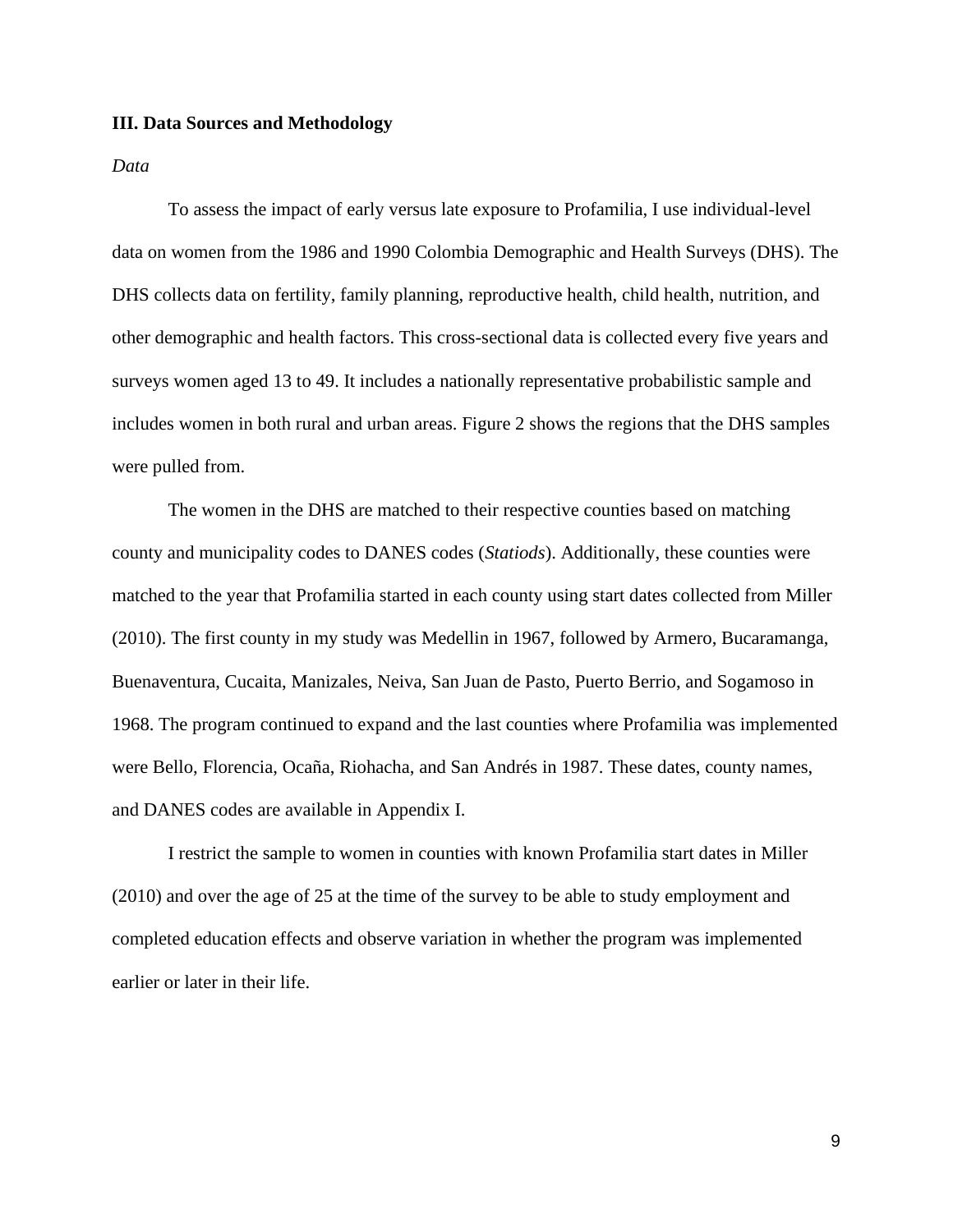

**Figure 2. Map of Colombia's regions from 1986 DHS Survey**

Figure 2 shows the regions of Colombia in the 1986 and 1990 Demographic Health Surveys. Women were surveyed from the Atlantic, Pacific, Oriental, and Central Regions (Ministerio de Salud de Colombia 1986).

Ninety-five percent of respondents were from urban regions while 4.3% were from rural residences. In the 1970s, the urban population of Colombia was about 60% (World Bank), reflective of survey oversampling of urban areas rather than population demographics.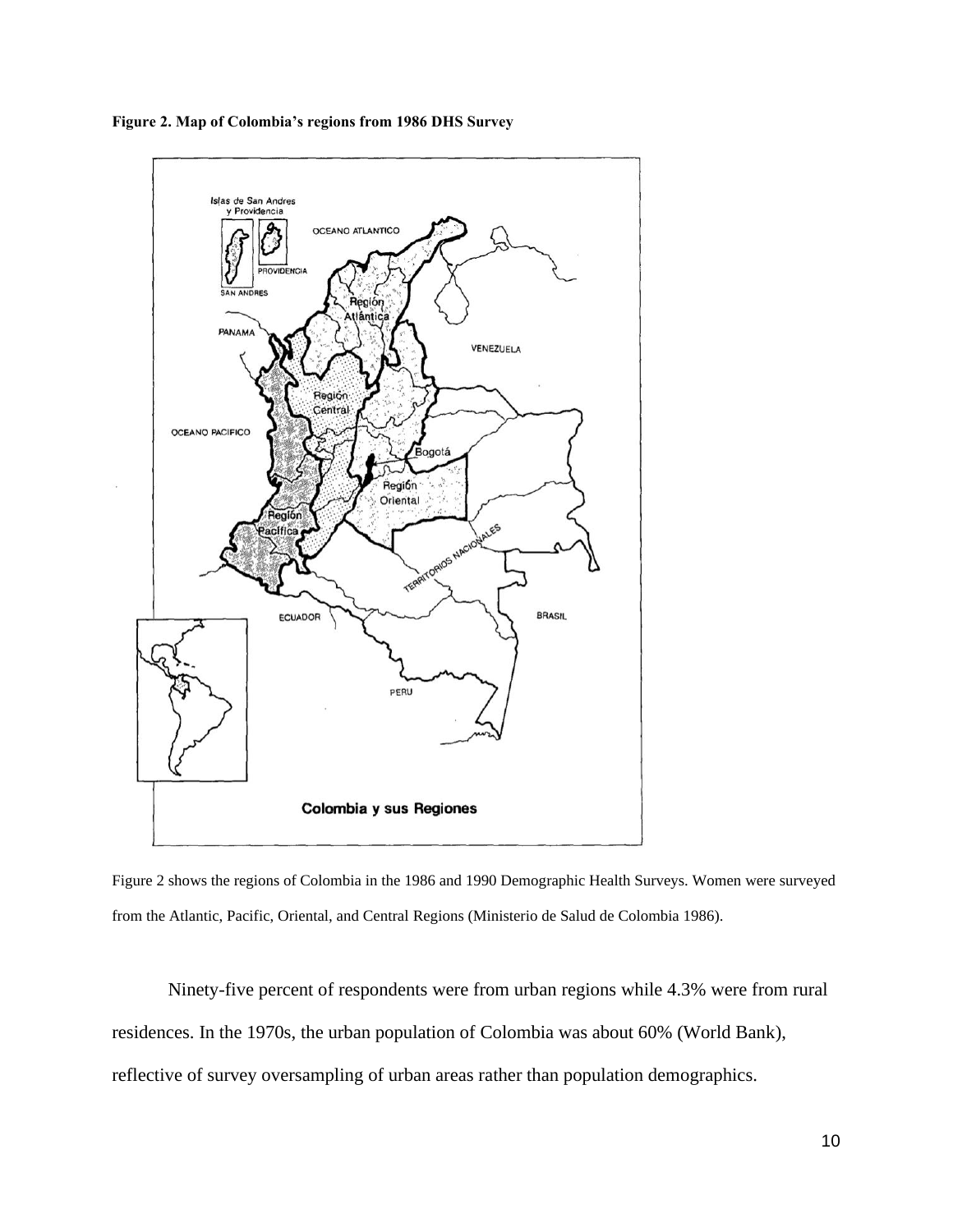#### **Table 1. Tabulation of Age Cohorts**

#### **Descriptive Statistics**

| <b>Variable</b> | Obs  | <b>Mean</b> | Std. Dev. |
|-----------------|------|-------------|-----------|
| age0014         | 3813 | .518        | $\cdot$ 5 |
| age1519         | 3813 | .178        | .383      |
| age2024         | 3813 | .14         | .347      |
| age2529         | 3813 | .11         | .313      |
| age3034         | 3813 | .035        | .184      |
| age3539         | 3813 | .01         | .101      |
| age4044         | 3813 | .005        | .07       |

Table 1 shows the age cohorts for the age a woman was when Profamilia came to her county.

My key variable is the year Profamilia came to a women's county. Most women in the 1986 and 1990 surveys had Profamilia begin in their county before the age 15 (51.8). 17.8% of women had Profamilia come to their county when they were between 15-19 years old. 14% of women had Profamilia come to their county when they were between 20-24 years old. In the regressions that follow, I use ages 25 and above, corresponding to 16 percent of the sample, as the omitted reference category to estimate the impact of receiving Profamilia relatively early in life.

I examine the impact of Profamilia on fertility rates, sexual behavior, contraceptive use and on improving women's independence and autonomy. Table 2 reports summary statistics of key variables.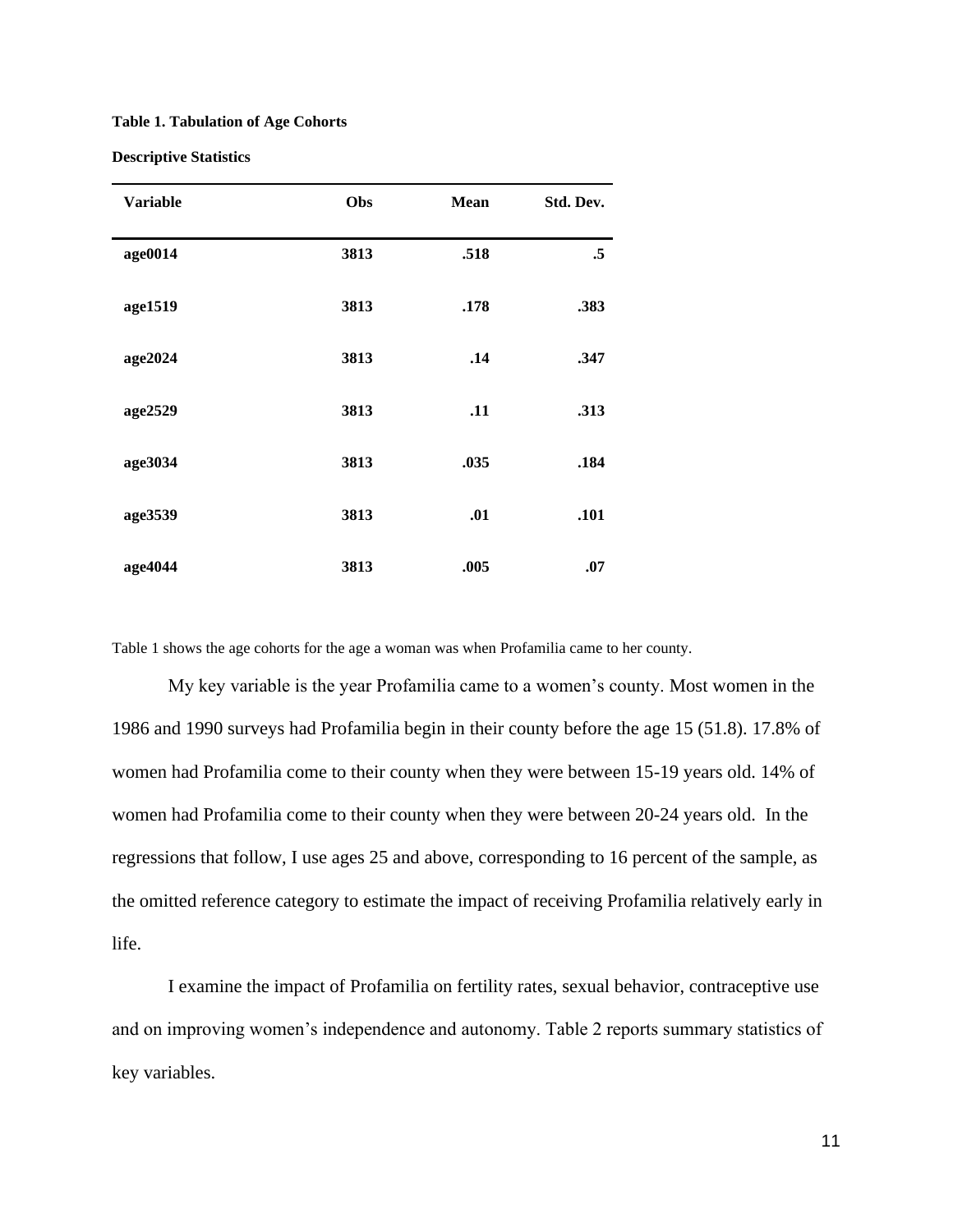**Table 2. Descriptive Statistics** 

| <b>Variable</b>                 | Obs  | <b>Mean</b> | Std. Dev. | Min              | <b>Max</b>   |
|---------------------------------|------|-------------|-----------|------------------|--------------|
| <b>Age at First Birth</b>       | 3190 | 28.107      | 5.255     | 14               | 48           |
| <b>Age at Marriage</b>          | 3245 | 20.214      | 4.539     | $\boldsymbol{9}$ | 48           |
| <b>Has Had Teen Birth</b>       | 3813 | .027        | .161      | $\bf{0}$         | $\mathbf{1}$ |
| <b>Has Not Had Intercourse</b>  | 3813 | .097        | .295      | $\bf{0}$         | $\mathbf{1}$ |
| <b>Age at First Intercourse</b> | 3428 | 19.422      | 4.402     | 11               | 97           |
| <b>Number of Previous</b>       | 3813 | 2.7         | 2.254     | $\bf{0}$         | 16           |
| <b>Children</b>                 |      |             |           |                  |              |
| <b>Modern Method Used?</b>      | 3813 | .764        | .425      | $\bf{0}$         | $\mathbf{1}$ |
| <b>Did Not Want Last Child</b>  | 1321 | .416        | .493      | $\bf{0}$         | $\mathbf{1}$ |
| <b>Years Between First and</b>  | 2593 | 3.796       | 2.825     | $\bf{0}$         | 24           |
| <b>Second Child</b>             |      |             |           |                  |              |
| Literacy                        | 3813 | .957        | .202      | $\bf{0}$         | $\mathbf{1}$ |
| <b>Secondary Education or</b>   | 3813 | .543        | .498      | $\bf{0}$         | $\mathbf{1}$ |
| <b>Higher</b>                   |      |             |           |                  |              |
| <b>Currently Employed</b>       | 3813 | .442        | .497      | $\boldsymbol{0}$ | $\mathbf{1}$ |

Table 3 shows means and standard deviations of the nine outcomes evaluated for the effectiveness of the Profamilia program in Colombian counties.

One of the key criteria evaluated was whether access to family planning services delayed age at first birth and age at first marriage. The mean age at first birth was 28.1 years old and the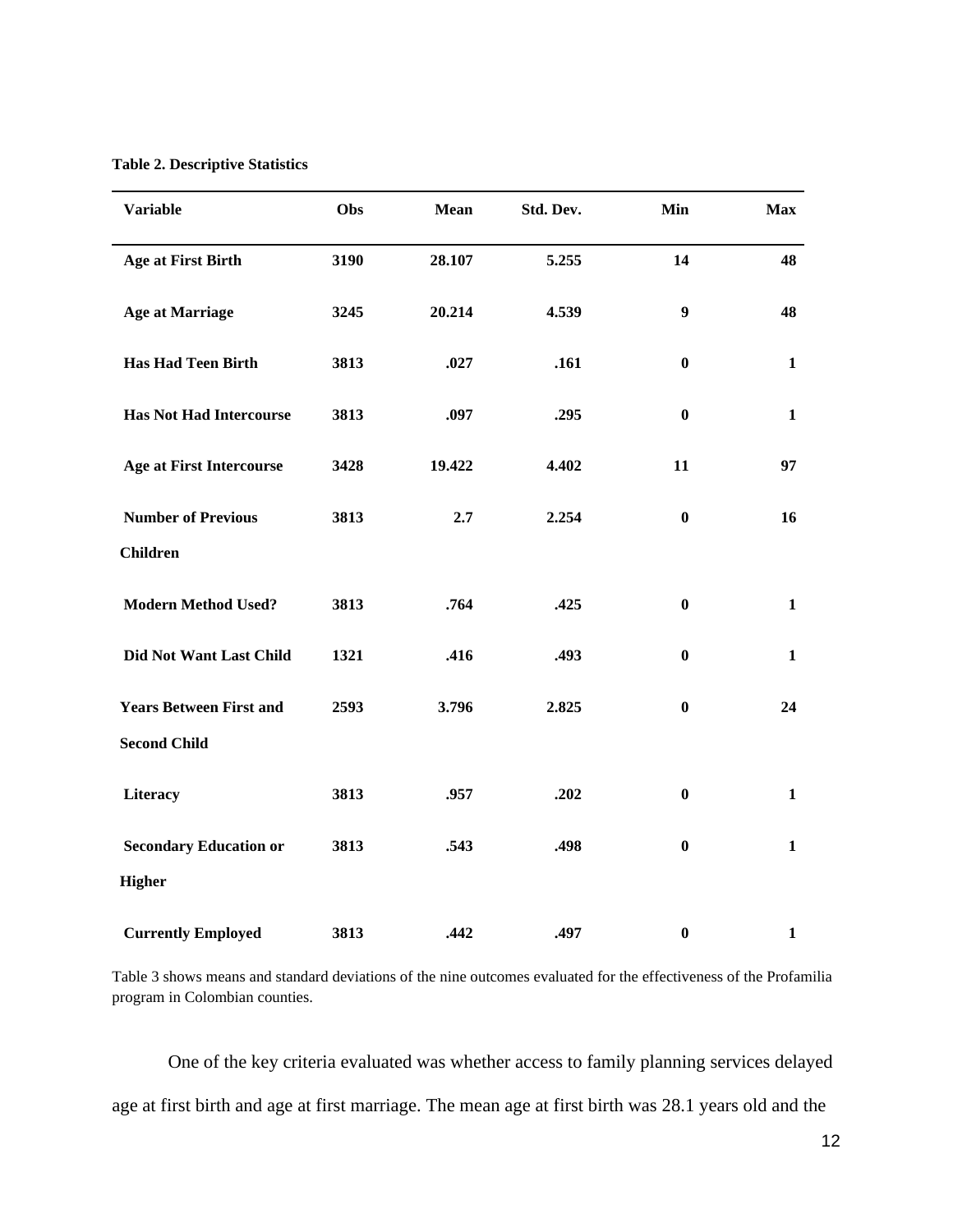mean age at first marriage was 20.2 years old. To assess whether Profamilia decreased these types of pregnancies, I looked at whether a woman had had her first child before 20 years of age and defined this as teen pregnancy. About 2.7% of women had a teenage birth. Nine-point seven percent of women had not had intercourse when they were surveyed. Of the women surveyed who had had intercourse, their average age of first intercourse was 19.4 years old.

Looking at the direct impacts of contraceptive use, women were asked whether they had ever used contraceptive methods. They responded that they never had, used only folkloric methods, had used only traditional methods, or had used modern methods with 76.4% of women using traditional or modern methods. One way to look at improved ability to control fertility was decreased unwanted fertility. 41.6% of women did not want their last child. These criteria included both women who wanted the child but wanted to have it later and women who did not want the child at all. Finally, two riskier types of pregnancy and birth are teen pregnancy and short interdelivery intervals. To evaluate the impact of Profamilia on interdelivery intervals, I subtracted the year of second birth from the year of first birth to calculate the birth interval between a woman's first and second births. I used this metric to see if Profamilia increased spacing between births. The average number of years between a woman's first and second child was 3.796.

Along with fertility metrics, I wanted to see if Profamilia improved literacy, educational attainment, and employment. Previous literature suggests that delaying motherhood increases hours worked and wages. Miller (2010) found that delaying motherhood leads to a substantial increase in career earnings of 10% per year of delay, a small increase in the wage rate of 3%, and an increase in career hours worked by 5%. In terms of educational outcomes, Profamilia was evaluated on whether it increased women's literacy rates and whether a woman surveyed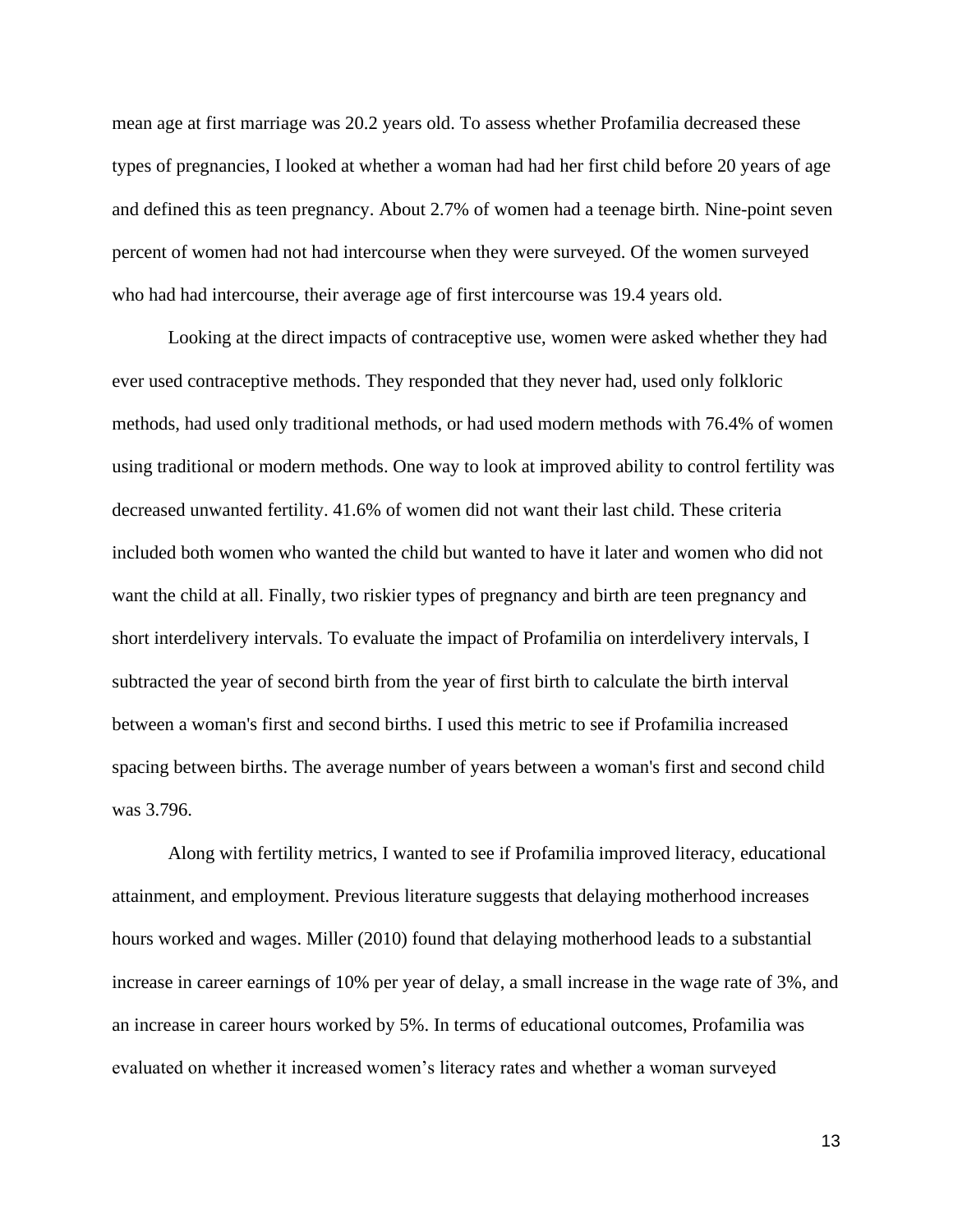received secondary education or higher. About 96.5% of women surveyed could read. 61.6% of women surveyed had received secondary education or higher and 44.2% of women were currently employed.

# *Empirical Methods*

I estimate the impact of Profamilia on a woman's outcomes depending on her age when the program was brought to her community. As Profamilia now covers all of Colombia, the effects are based on comparing how women who were exposed to Profamilia early in life compare to those who were exposed later. Based on the program start dates in each county, I used women from age 15-45 and broke them into five-year age groups (program start pre 15, 15- 19, 20-24) based on when Profamilia began in her county.

I estimate regressions of the following form for woman *i* in county *c* interviewed in survey year *t*:

$$
y_{ict} = \beta_0 + \beta_1 (under15_{ic}) + \beta_2 (age15 - 19_{ic}) + \beta_3 (age20 - 24_{ic}) + \alpha_t + \alpha_c + (\delta_c \times \text{birthyear}_i) + e_{ict}
$$

where *y* represents one of the outcomes noted above and  $\beta_1$  through  $\beta_3$  are the coefficients of interest representing how the outcome changes when exposed to Profamilia early in life compared with later. I include fixed effects for the survey year,  $\alpha_t$ , and county,  $\alpha_c$ , to control for differences between the survey years and between counties. County specific linear birth trends,  $\delta_c$ xbirthyear<sub>i</sub>, serve to control for age trends between women of different ages within the same county.

In this regression, I include age cohorts: under 15, 15-19, and 20-24 and compare them to women who gained access to Profamilia after 25 years old. My primary focus is looking at the effect of having Profamilia in the county earlier or later in life. I use this same model for each of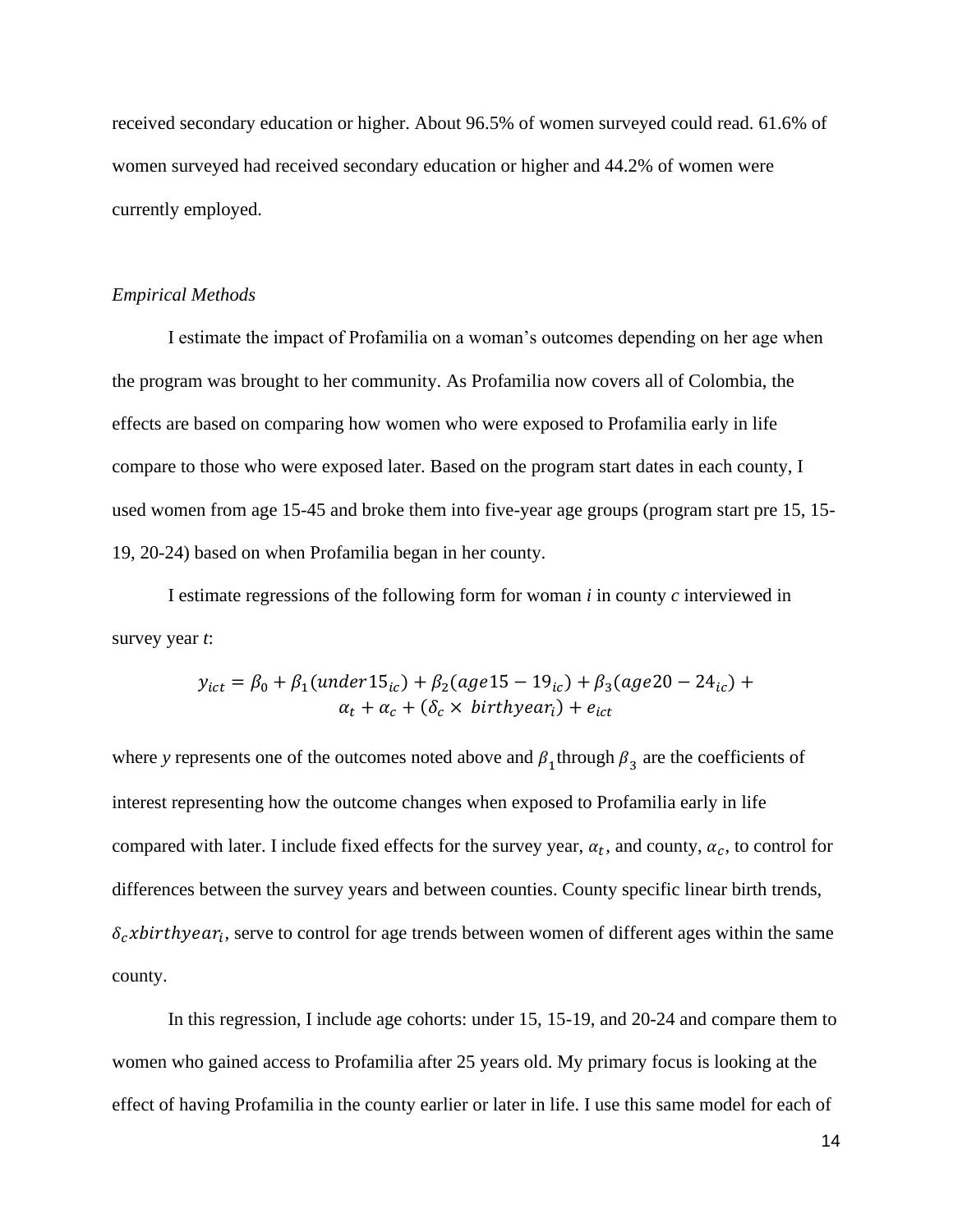my outcomes.

# **IV. Results**

Tables 3-6 report estimates on the impact of earlier access to Profamilia family planning services. Profamilia effectively delayed first birth, intercourse, age at marriage, the probability of having had a teen birth, and the probability of having had intercourse. These outcomes were also linked to increased literacy rates, improved educational attainment, and an increase in employment. Birth spacing and contraceptive use increased.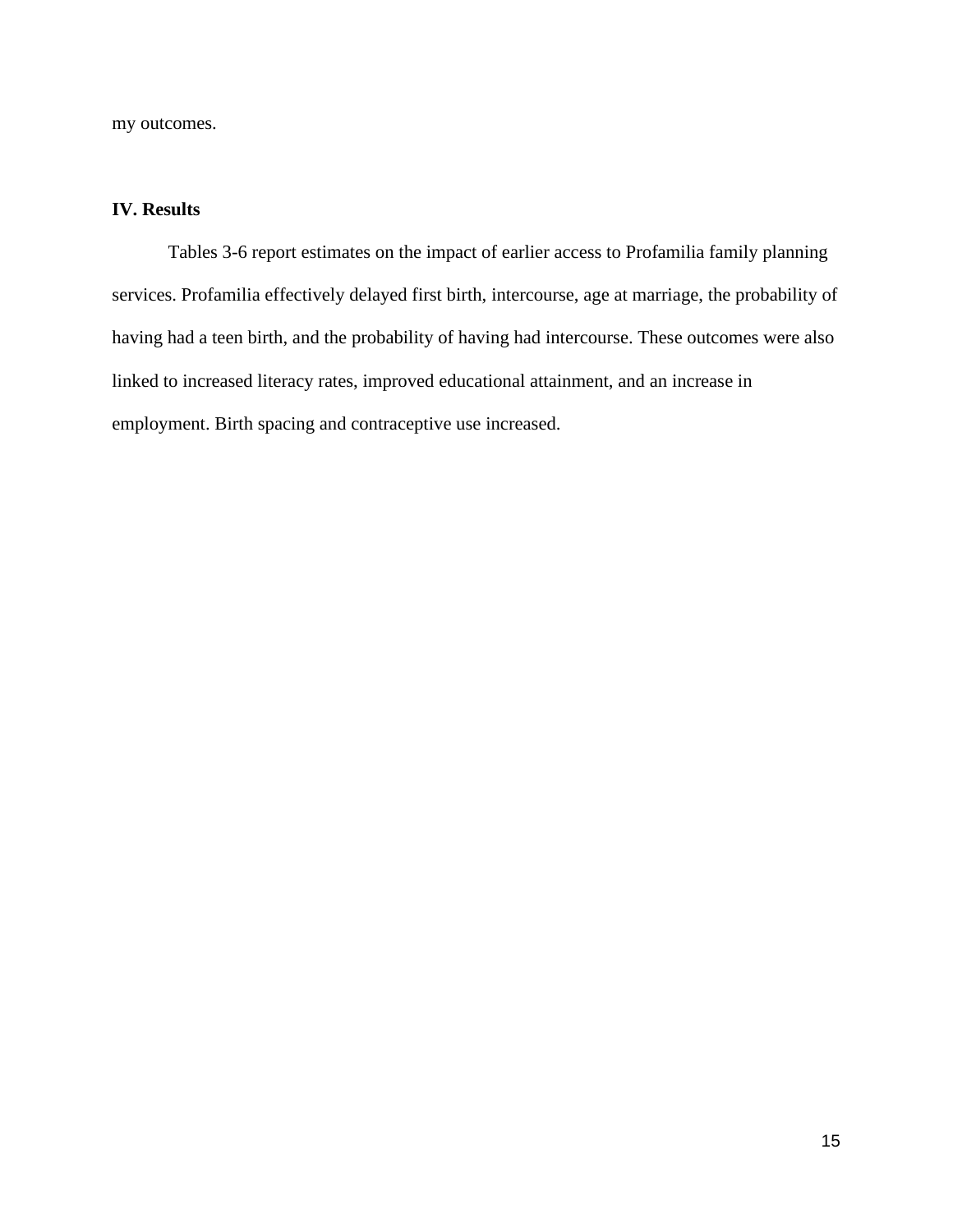| Table |  |
|-------|--|
|       |  |

|                               | (1)          | (2)          | (3)         | (4)          | (5)                                |
|-------------------------------|--------------|--------------|-------------|--------------|------------------------------------|
|                               | Age at First |              | Has Had     | Age at First |                                    |
| VARIABLES                     | Birth        | Age Marriage | Intercourse | Intercourse  | <b>Total Children Ever</b><br>Born |
|                               |              |              |             |              |                                    |
| age0014                       | $2.153***$   | 1.119        | $-0.219***$ | 0.704        | $-0.085$                           |
|                               | (0.624)      | (0.707)      | (0.043)     | (0.815)      | (0.382)                            |
| age1519                       | $2.234***$   | $0.983***$   | $-0.155***$ | $0.871*$     | $-0.198$                           |
|                               | (0.472)      | (0.350)      | (0.031)     | (0.466)      | (0.300)                            |
| age2024                       | $1.121**$    | $0.728**$    | $-0.072***$ | $0.573*$     | $-0.348$                           |
|                               | (0.544)      | (0.333)      | (0.020)     | (0.301)      | (0.218)                            |
| County FE                     | yes          | yes          | yes         | yes          | yes                                |
| County x Birth<br>Year Trends | yes          | yes          | yes         | yes          | yes                                |
| Observations                  | 3,190        | 3,245        | 3,813       | 3,428        | 3,813                              |
| R-squared                     | 0.348        | 0.054        | 0.070       | 0.049        | 0.301                              |

Robust standard errors in parentheses

\*\*\* p<0.01, \*\* p<0.05, \* p<0.1

Robust standard errors in parentheses clustered at the county level. Coefficients represent changes relative to Profamilia starting in a respondent's district when they were over the age of 30. All regressions include an indicator for survey year, county fixed effects, and county-birth year linear trends.

Profamilia was effective in delaying the age at first birth. I can see the clearest impact for

cohorts that were exposed to Profamilia before age 15. Being under 15 years of age when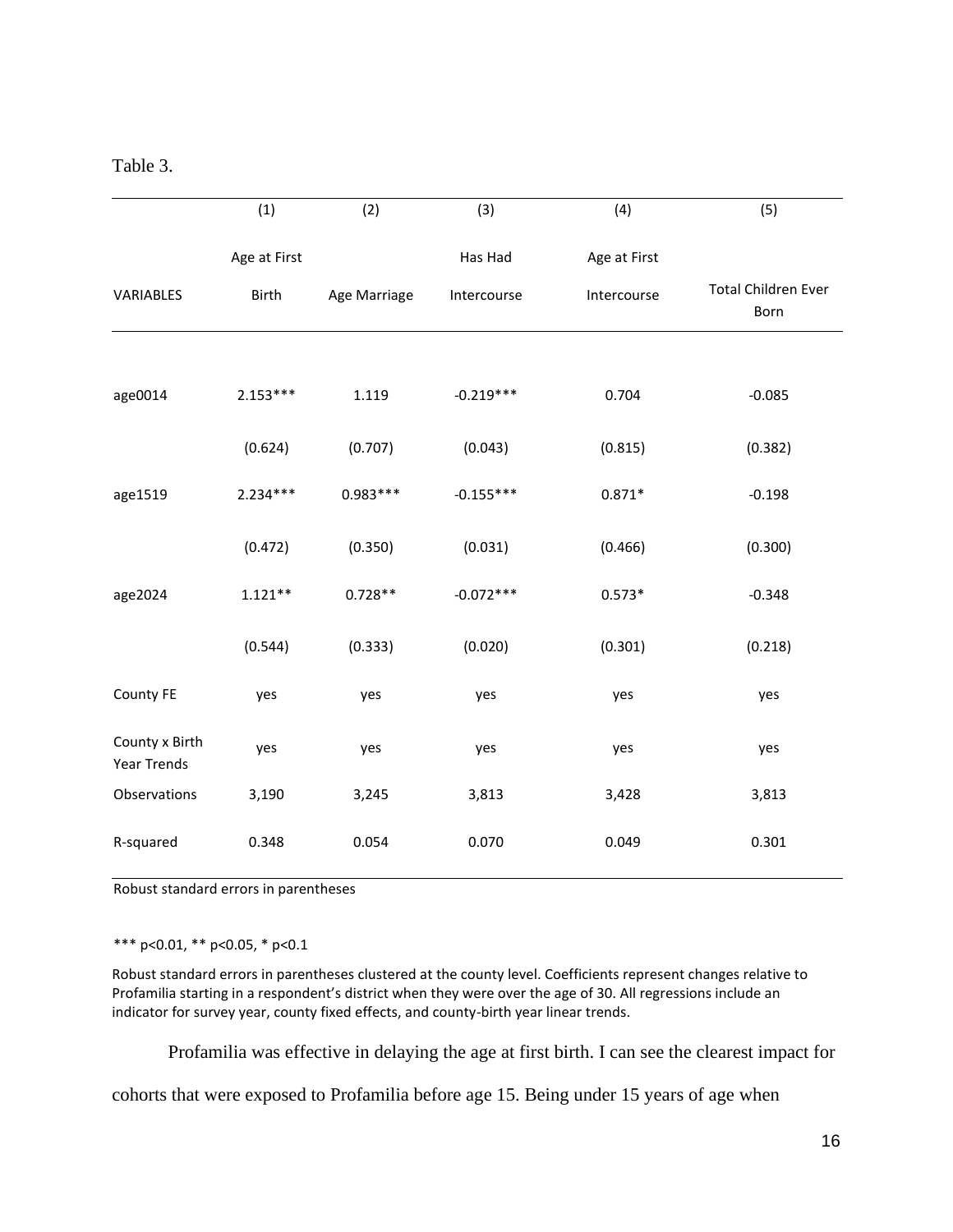Profamilia started is associated with age at first birth being delayed by 2.153 years (p<0.01). For women who were between the ages of 15 and 19, exposure to Profamilia is associated with a delay of 2.234 years of first birth ( $p<0.01$ ). Finally, for women who were between the ages of 20 and 24, exposure to Profamilia is associated with a delay of 1.121 years of first birth ( $p<0.05$ ).

Profamilia and access to family planning programs did not only impact the age at first birth but also pushed back the age at first marriage. This could be reflective of changing attitudes towards women as they gained more control over their fertility. Being under 15 years of age when Profamilia started is not statistically significant for delaying marriage. Profamilia exposure is effective at older ages, but the impact decreased the older a woman was when Profamilia came to her county. For women who were between the ages of 15 and 19, exposure to Profamilia is associated with a delay of 0.983 years for marriage  $(p<0.01)$ . For women who were between the ages of 20 and 24, exposure to Profamilia is associated with a delay of 0.728 years ( $p<0.05$ ). Delays in age at first birth are larger than delays in marriage suggesting that Profamilia had a stronger impact on delaying pregnancy. Access to contraception delayed the connection between marriage and childbearing.

There is additional evidence that access to Profamilia decreased the probability of having had intercourse. Being under 15 years of age when Profamilia started is associated with a 21.9 percentage point decrease in the likelihood of having had intercourse  $(p<0.01)$ . For women who were between the ages of 15 and 19, exposure to Profamilia is associated with a 15.5 percentage point decrease in the likelihood of having had intercourse  $(p<0.01)$ . For women who were between the ages of 20 and 24, exposure to Profamilia is associated with a 7.2 percentage point decrease in likelihood of having had intercourse  $(p<0.01)$ .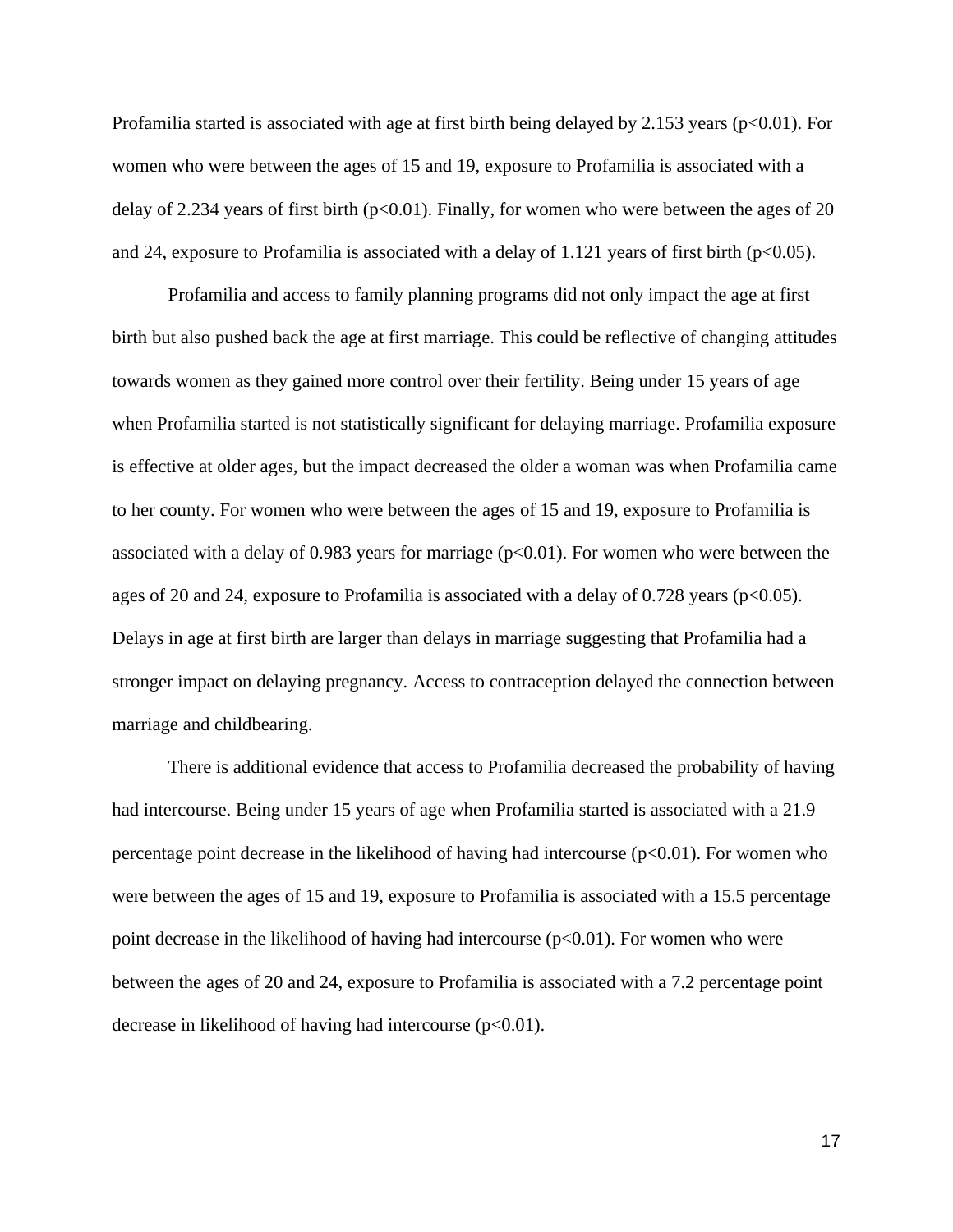Profamilia also increased the age at first intercourse. Being under 15 years of age when Profamilia started did not affect age at first intercourse. Profamilia was effective at older ages, but the impact decreased the older a woman was when Profamilia came to her county. For women who were between the ages of 15 and 19, exposure to Profamilia is associated with a delay of 0.871 years for first intercourse ( $p<0.1$ ). For women who were between the ages of 20 and 24, exposure to Profamilia is associated with a delay of 0.573 years for first intercourse  $(p<0.1)$ . This increase in age at first intercourse is an important factor in considering future contraceptive use. Compared with women who are 18 years or older at the time of their first intercourse, women who are younger than 15, are twice as likely to report a gap in contraceptive use (Magnusson 2012). Delaying first intercourse often indicates lower rates of risky sexual behavior and less unplanned pregnancies.

Column 5 shows that early access to Profamilia did not significantly decrease the total number of children born for any of the age cohorts (under 15, 15-19, 20-24). As many women in the DHS have yet to complete their fertility, this may still be consistent with Miller (2010) who found that older women in the Colombian census had 5% fewer children over their entire lifetime.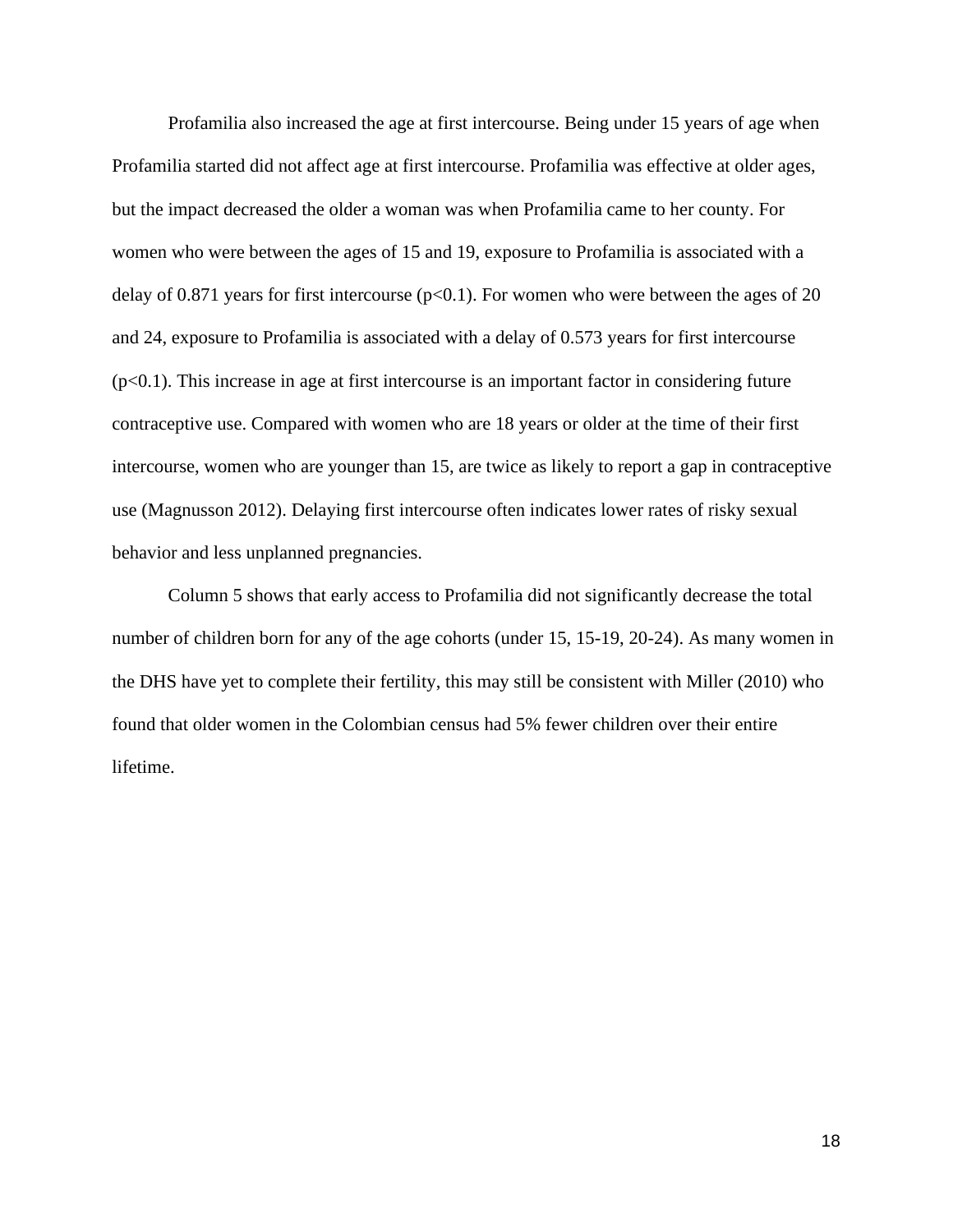Table 4.

|                               | (1)                  | (2)            | (3)         | (4)                            |
|-------------------------------|----------------------|----------------|-------------|--------------------------------|
|                               | Modern Contraceptive |                |             |                                |
| VARIABLES                     | Use                  | Not Want Child | Teen Birth  | First to Second Child Interval |
|                               |                      |                |             |                                |
| age0014                       | $0.500***$           | $-0.228$       | $-0.040**$  | $1.121***$                     |
|                               | (0.137)              | (0.155)        | (0.017)     | (0.379)                        |
| age1519                       | $0.507***$           | $-0.145$       | $-0.037***$ | $1.307***$                     |
|                               | (0.105)              | (0.100)        | (0.012)     | (0.264)                        |
| age2024                       | $0.311***$           | $-0.136$       | $-0.017*$   | $0.576**$                      |
|                               | (0.072)              | (0.087)        | (0.010)     | (0.212)                        |
| County FE                     | yes                  | yes            | yes         | yes                            |
| County x Birth<br>Year Trends | yes                  | yes            | yes         | yes                            |
| Observations                  | 3,428                | 1,321          | 3,813       | 2,593                          |
| R-squared                     | 0.189                | 0.038          | 0.019       | 0.056                          |

Robust standard errors in parentheses

\*\*\* p<0.01, \*\* p<0.05, \* p<0.1

Robust standard errors in parentheses clustered at the county level. Coefficients represent changes relative to Profamilia starting in a respondent's district when they were over the age of 30. All regressions include an indicator for survey year, county fixed effects, and county-birth year linear trends.

As expected, the presence of family planning services increased the probability that

women would have used contraceptive methods. Profamilia increases both access to

contraceptives and sexual education. Giving women both access to resources and education to

protect their sexual health and have autonomy over their fertility dramatically increased the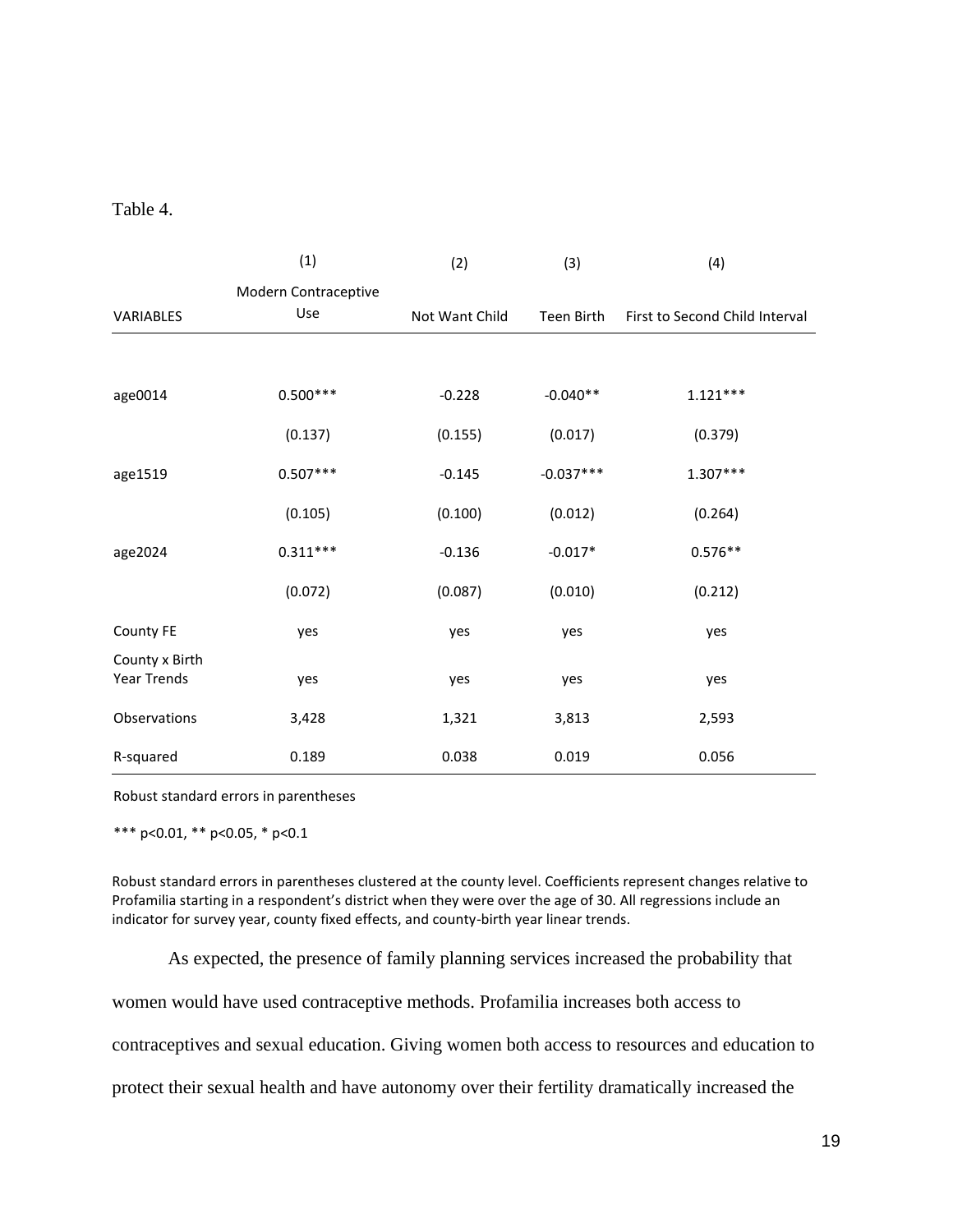probability of using contraceptive methods. Column 1 of Table 4 shows that being under 15 years of age when Profamilia started is associated with a 50-percentage point increase in the likelihood of having used contraceptive methods  $(p<0.01)$ . For women who were between the ages of 15 and 19, exposure to Profamilia is associated with a 50.7 percentage point increase in the likelihood of having used contraceptive methods  $(p<0.01)$ . Finally, for women who were between the ages of 20 and 24, exposure to Profamilia is associated with a 0.311 percentage point increase in the likelihood of having used contraceptive methods  $(p<0.01)$ .

One of the metrics discussed is whether a mother wanted her last child. In my study, this was defined as both wanting the child, but later and not wanting the child at all. If unwanted pregnancies were eliminated, fertility would decrease from 3.5 births per woman to a replacement level of just over two (Bongaarts 1994). Therefore, showing that access to family planning programs at younger ages decreased unwanted pregnancies and specifically unwanted births would show that I could decrease unwanted fertility. This could also address population growth issues alongside the improvement of women's quality of life. Estimates in column 2 show that Profamilia did not decrease the probability that a respondent did not want their last child.

Along with looking at increasing the age at first birth, I was interested in whether Profamilia specifically decreased the likelihood of having had a teen birth. Estimates in column 3 show that being under 15 years of age when Profamilia started is associated with a 4 percentage point decrease in the likelihood of having had a teen birth  $(p<0.05)$ . For women who were between the ages of 15 and 19, exposure to Profamilia is associated with a 3.7 percentage point decrease in the likelihood of having had a teen birth  $(p<0.01)$ . For women who were between the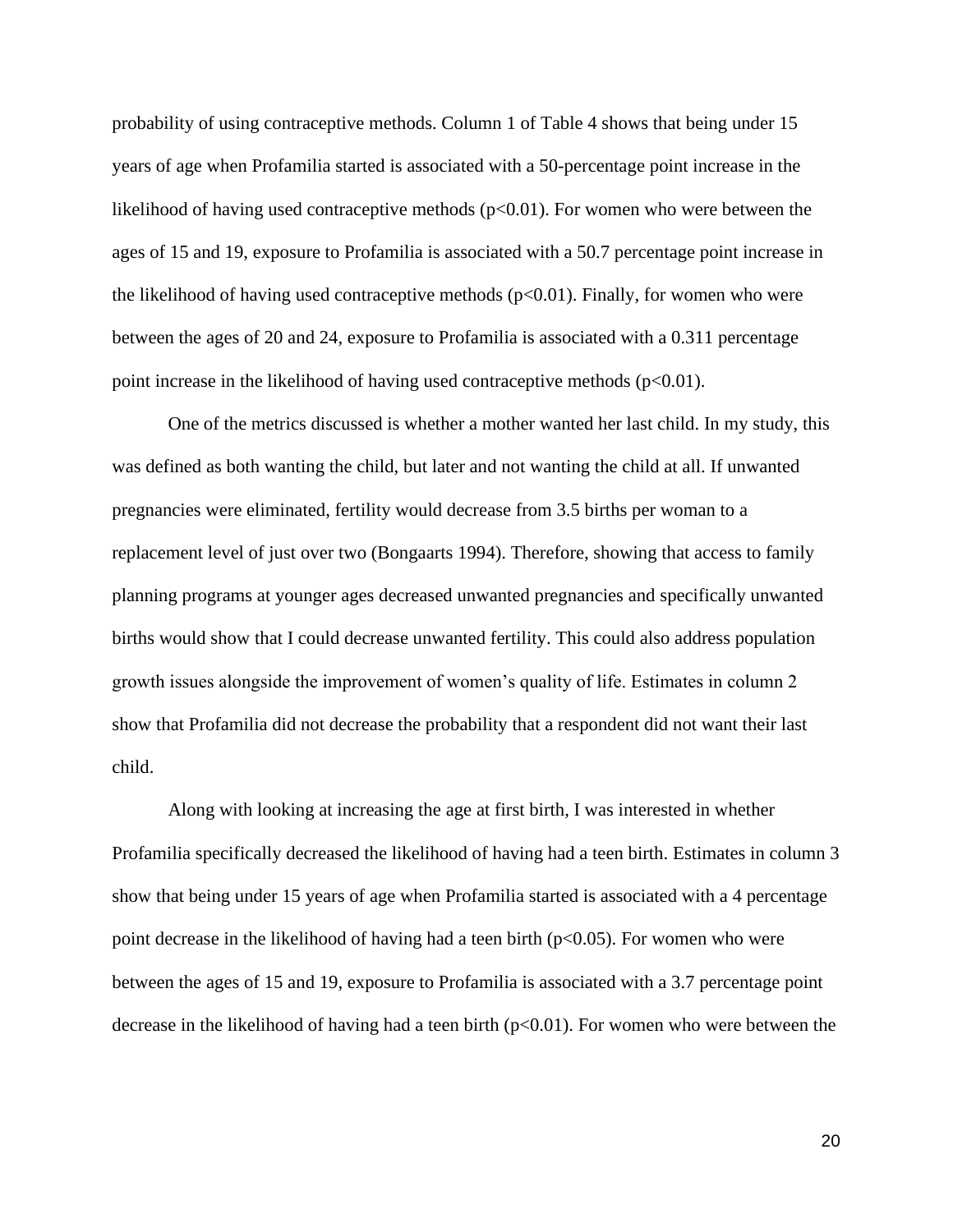ages of 20 and 24, exposure to Profamilia is associated with a 1.7 percentage point decrease in the likelihood of having had a teen birth  $(p<0.1)$ .

Increasing intervals between births improves outcomes for both mothers and children. Women with short birth intervals increase risks of neonatal death, stillborn and low birth weight. Short birth intervals also increase the risk of hemorrhage, hypertensive disorders, fetal malposition, infection, obstructed labor, hospitalization, preterm delivery, and neonatal hospitalization (Bauserman 2020). Profamilia successfully increased the interval between a woman's first and second birth. Estimates in column 4 show being under 15 years of age when Profamilia started is associated with an increased birth interval between first and second birth of 1.121 years ( $p<0.01$ ). This impact was similar for women who were between the ages of 15 and 19, exposure to Profamilia is associated with an increased birth interval between first and second birth of 1.307 years ( $p<0.01$ ). For women who were between the ages of 20 and 24, exposure to Profamilia is associated with an increased birth interval between first and second birth of 0.576 years ( $p<0.05$ ). Increased access to contraceptives allows women to better plan and control their fertility. This is seen as a decrease in having babies with short interdelivery intervals.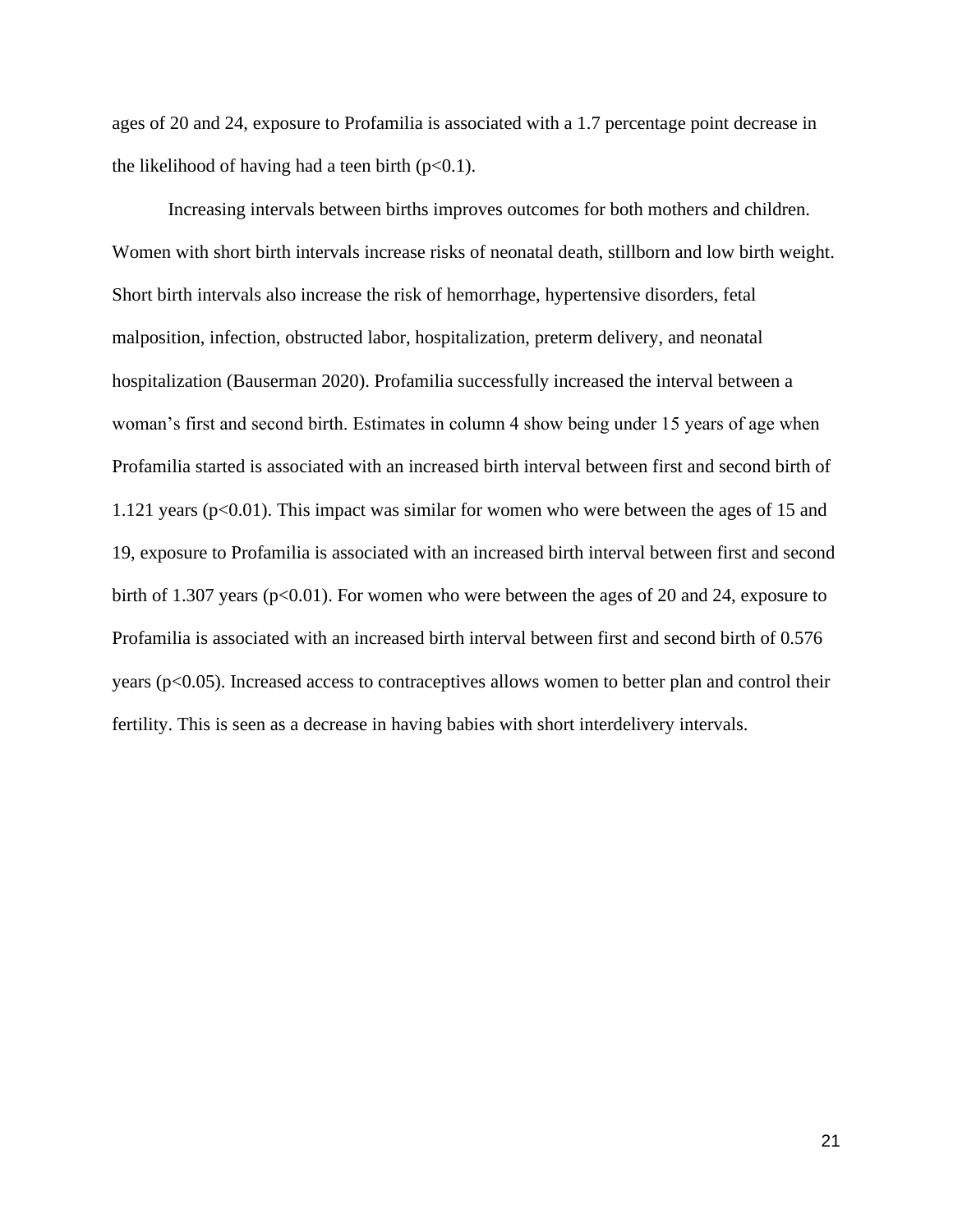Table 5.

|                               | (1)        | (2)                           | (3)                       |
|-------------------------------|------------|-------------------------------|---------------------------|
| VARIABLES                     | Literacy   | Secondary Education or Higher | <b>Currently Employed</b> |
|                               |            |                               |                           |
| age0014                       | $0.078**$  | $0.099*$                      | 0.108                     |
|                               | (0.028)    | (0.056)                       | (0.064)                   |
| age1519                       | $0.067***$ | 0.049                         | $0.114**$                 |
|                               | (0.024)    | (0.043)                       | (0.046)                   |
| age2024                       | $0.063***$ | $0.056**$                     | 0.035                     |
|                               | (0.019)    | (0.026)                       | (0.037)                   |
| County FE                     | yes        | yes                           | yes                       |
| County x Birth<br>Year Trends | yes        | yes                           | yes                       |
| Observations                  | 3,813      | 3,813                         | 3,813                     |
| R-squared                     | 0.047      | 0.147                         | 0.063                     |

Robust standard errors in parentheses

\*\*\* p<0.01, \*\* p<0.05, \* p<0.1

Robust standard errors in parentheses clustered at the county level. Coefficients represent changes relative to Profamilia starting in a respondent's district when they were over the age of 30. All regressions include an indicator for survey year, county fixed effects, and county-birth year linear trends.

Profamilia was also effective in increasing literacy rates and educational attainment. This

is likely due to women being in school longer due to delayed first births and marriages. Again, I

see the greatest effect for women who were exposed to Profamilia in their younger age ranges.

Estimates in column 1 show that being under 15 years of age when Profamilia started is

associated with a 7.8 percentage point increase in literacy rates compared to women who were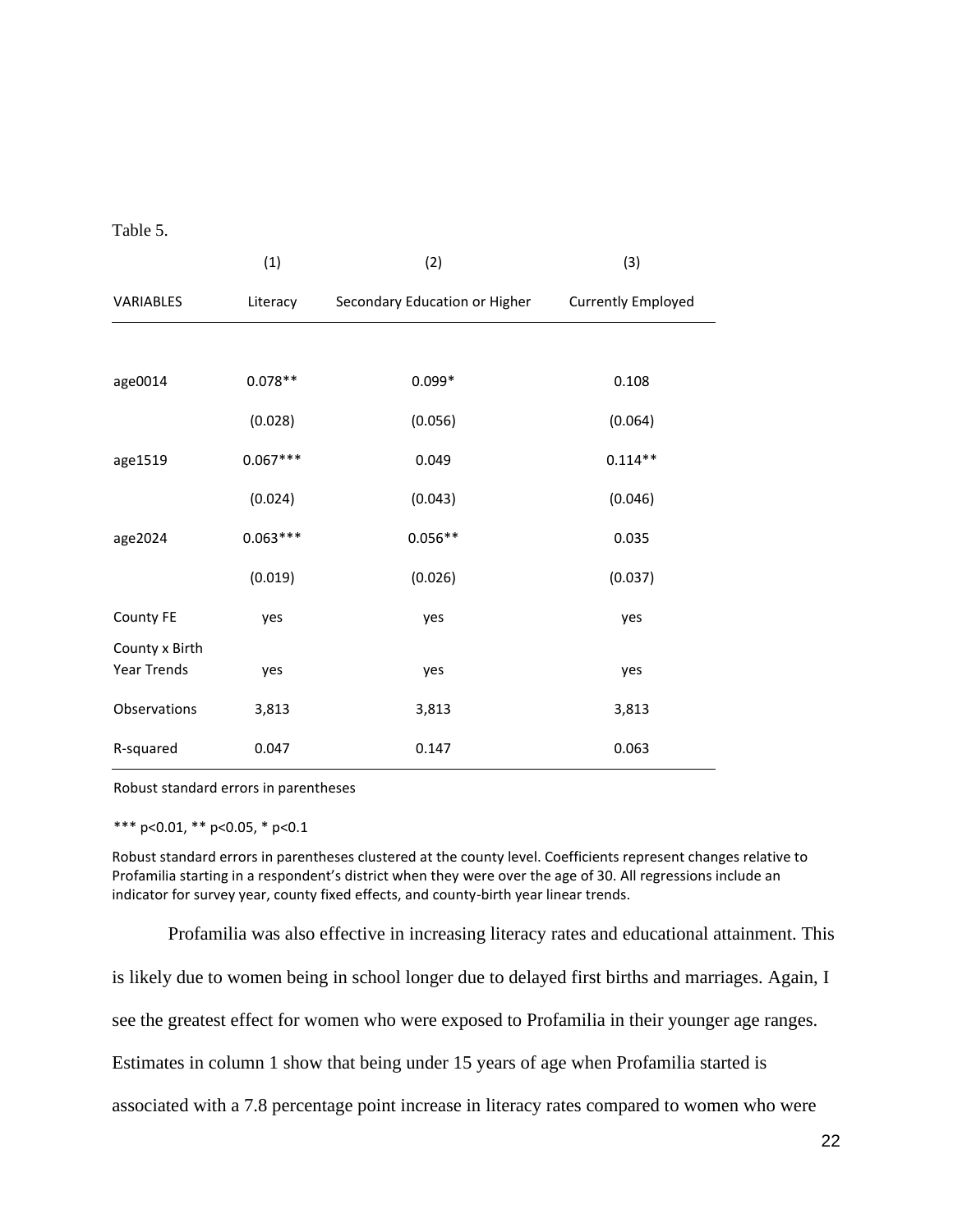exposed to Profamilia when they were 30 years old or older  $(p<0.01)$ . Profamilia continued to be effective at older ages, but the impact decreased the older a woman was when Profamilia came to her county. For women who were between the ages of 15 and 19, exposure to Profamilia is associated with a 6.7 percentage point increase in literacy rates ( $p<0.05$ ). Finally, for women who were between the ages of 20 and 24, exposure to Profamilia is associated with a similar 6.3 percentage point increase in literacy rates  $(p<0.05)$ .

When I evaluate the impact of increased educational attainment, younger cohorts saw larger increases in the level of educational attainment. Estimates in column 2, being under 15 years of age when Profamilia started, are associated with a 9.9 percentage point increase in the likelihood of achieving a secondary or higher level of education  $(p<0.1)$ . For women who were between the ages of 15 and 19, exposure to Profamilia did not affect the likelihood of achieving a secondary or higher level of education ( $p<0.01$ ). Finally, for women who were between the ages of 20 and 24, exposure to Profamilia is associated with a 5.6 percentage point increase in the likelihood of achieving a secondary or higher level of education ( $p<0.05$ ).

Profamilia improved the likelihood that women would be employed. Possible mechanisms for this increase in employment could be increased educational attainment and literacy. Additionally, being older at the age of marriage and age at first birth allows women to establish their careers before beginning caring for their families. Estimates in column 3 show that being under 15 years of age when Profamilia started was not associated with being employed. For women who were between the ages of 15 and 19, exposure to Profamilia is associated with an 11.4 percentage point increase in the likelihood of being employed when interviewed (p<0.01). For women who were between the ages of 20 and 24, exposure to Profamilia was not associated with being employed.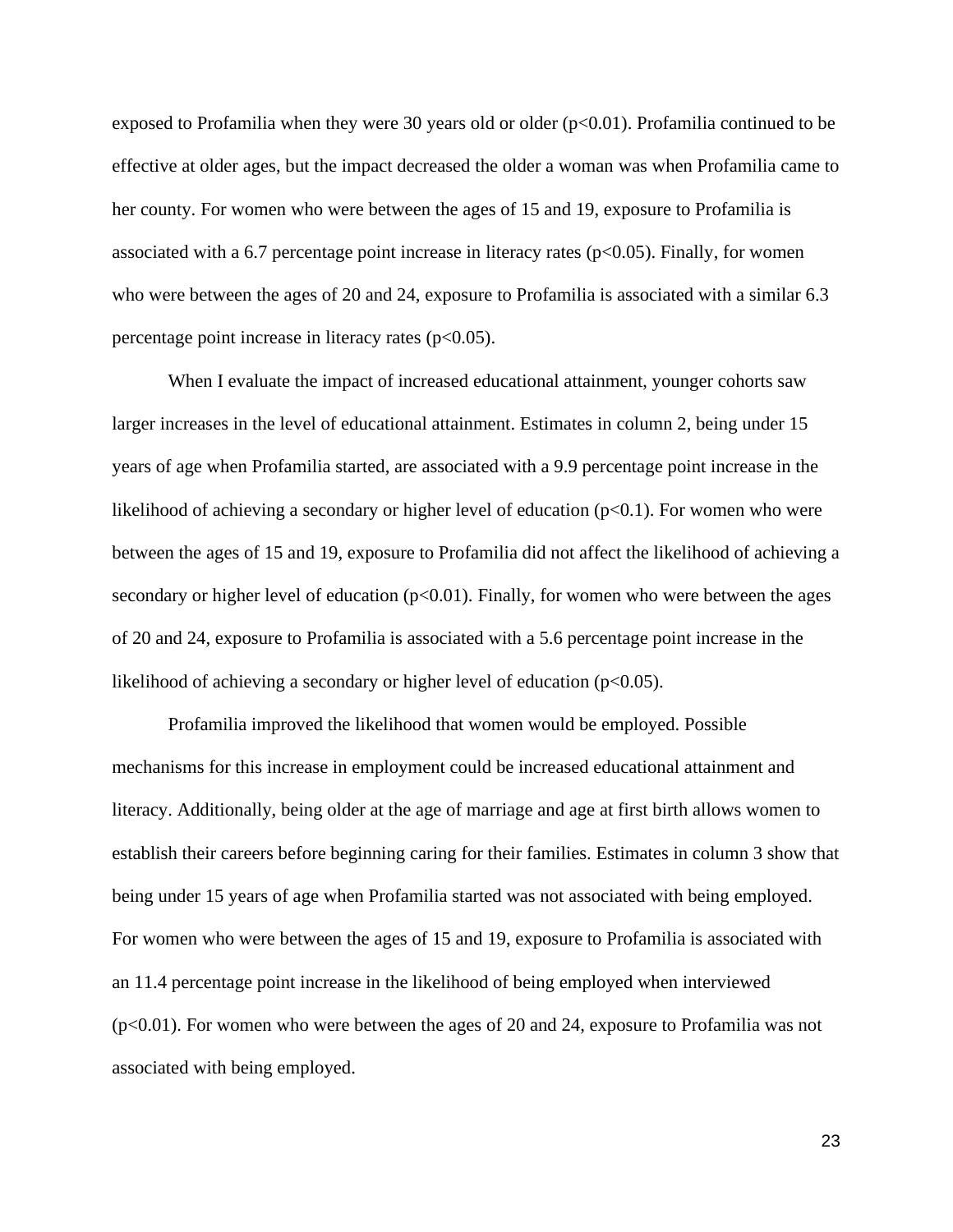## **V. Conclusion**

Evaluating multiple measures of how family planning programs change fertility rates and impact other aspects of women's health creates robust reasoning on why to invest in family planning services. To combat unwanted fertility in the developing world, family planning services are effective in decreasing the number of unwanted pregnancies, whether they were children who were wanted later or not at all. By decreasing unwanted pregnancies, families can invest more in the children they do plan. This leads to higher rates of education and better employment opportunities for children who receive more investment during their childhood.

This paper fills in gaps from previous studies focused on the effectiveness of Profamilia, by specifically looking at changes in the age of first intercourse and the method used along with other fertility methods. This new work can support that women delay their marriage, intercourse, and first birth when supported by sufficient family planning resources. This shift also allows women to improve their literacy, have higher educational attainment, and increase the probability of being employed. All these metrics support further economic development as women can be more involved outside the home and have more time to develop their human capital separate from their husbands.

Profamila had huge implications for women's empowerment and development since its introduction in Bogota in 1965. For many outcomes, the effects of planning services are strongest the earlier that women are exposed to the program in their county. The early exposure of Profamilia provides strong support that family planning programs should be spread as quickly as possible to maximize the number of women exposed at younger ages.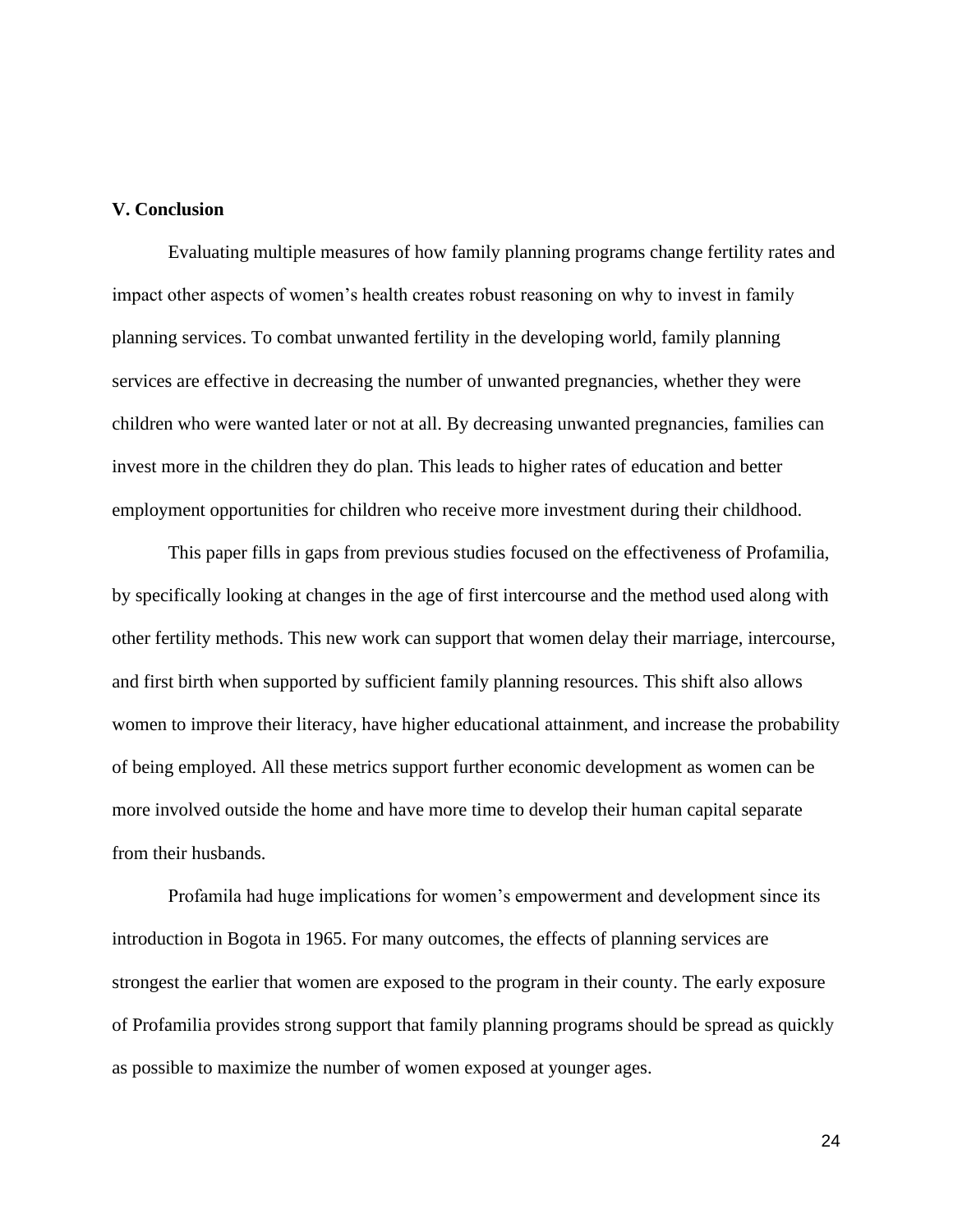Giving women access to contraceptives and family planning services gives them more autonomy over their fertility choices. This paper shows that this independence is related to delayed marriage, intercourse, and first birth. The impact of these choices increases both women's empowerment and educational opportunities. Further investment in family planning will not only be cost-effective but accelerate economic growth by increasing women's human capital and decreasing the burden of unwanted fertility.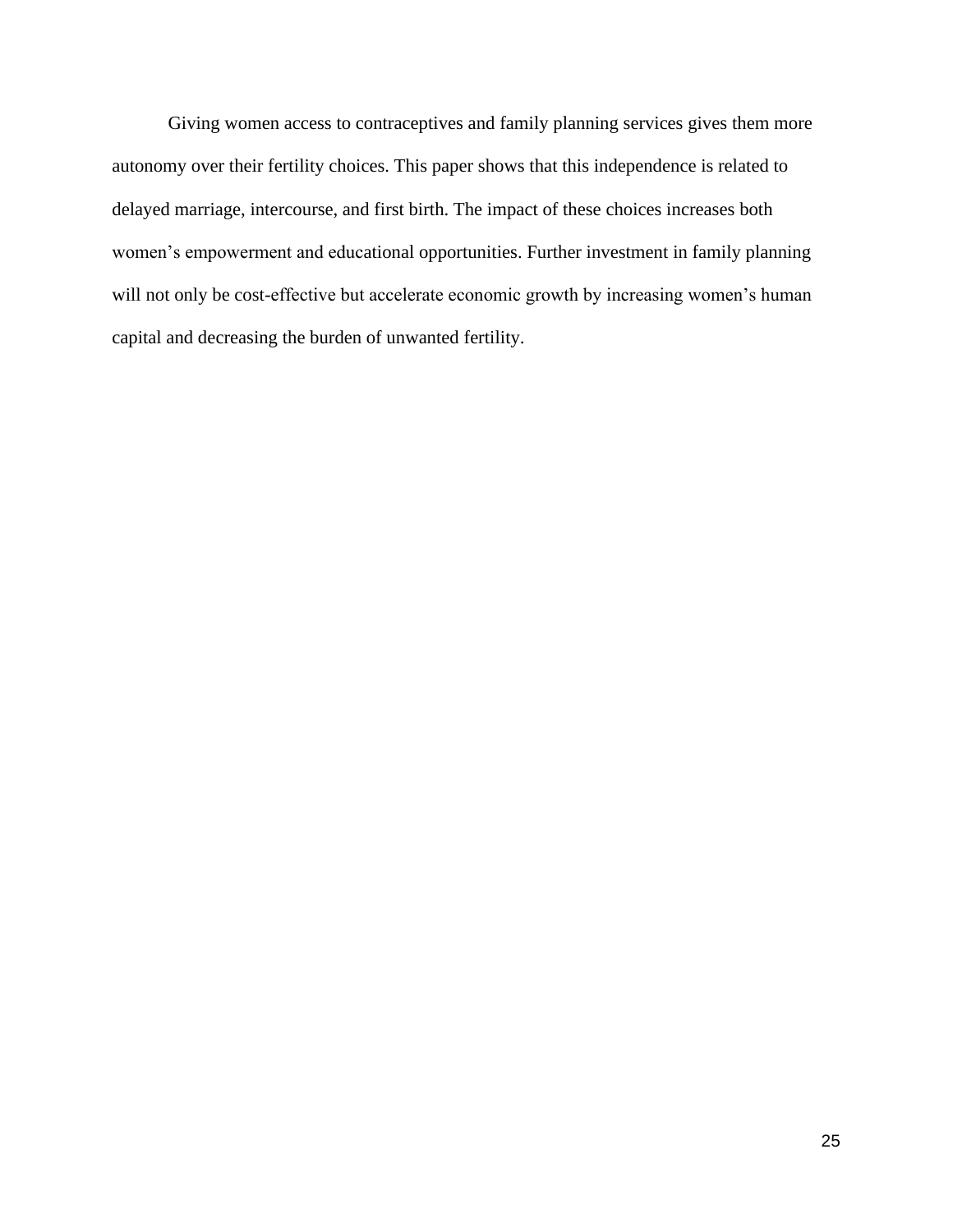### *Works Cited*

- Amin, Ruhul, et al. "Poor Women's Participation in Credit-Based Self-Employment: The Impact on Their Empowerment, Fertility, Contraceptive Use, and Fertility Desire in Rural Bangladesh." *The Pakistan Development Review*, vol. 34, no. 2, 1995, pp. 93–119.
- *Association Between Information Source and Use of Modern Contraceptive Methods: Analysis by Gender in Colombia 2015-2016*.
- Bailey, Martha J., et al. "The Opt-In Revolution? Contraception and the Gender Gap in Wages." *American Economic Journal: Applied Economics*, vol. 4, no. 3, July 2012, pp. 225–54. *DOI.org (Crossref)*[, https://doi.org/10.1257/app.4.3.225.](https://doi.org/10.1257/app.4.3.225)
- Bailey, Martha, and Jason Lindo. *Access and Use of Contraception and Its Effects on Women's Outcomes in the U.S.*w23465, National Bureau of Economic Research, June 2017, p. w23465. *DOI.org (Crossref)*, [https://doi.org/10.3386/w23465.](https://doi.org/10.3386/w23465)
- Baldwin, W. H., and T. R. Pitt Ford. "Modernism and Contraceptive Use in Colombia." *Studies in Family Planning*, vol. 7, no. 3, Mar. 1976, pp. 75–79.
- Bauserman, Melissa, et al. "The Relationship between Birth Intervals and Adverse Maternal and Neonatal Outcomes in Six Low and Lower-Middle Income Countries." *Reproductive Health*, vol. 17, no. 2, Nov. 2020, p. 157. *BioMed Central*, [https://doi.org/10.1186/s12978-020-01008-](https://doi.org/10.1186/s12978-020-01008-4) [4.](https://doi.org/10.1186/s12978-020-01008-4)
- *Between Tradition and Modernity: The Transition of Contraception Use in Colombia*. [http://www.scielo.org.co/scielo.php?script=sci\\_arttext&pid=S0120-35842009000200005.](http://www.scielo.org.co/scielo.php?script=sci_arttext&pid=S0120-35842009000200005) Accessed 11 Sept. 2021.
- Bongaarts, John. "The Impact of Population Policies: Comment." *Population and Development Review*, vol. 20, no. 3, 1994, pp. 616–20. *JSTOR*, [https://doi.org/10.2307/2137604.](https://doi.org/10.2307/2137604)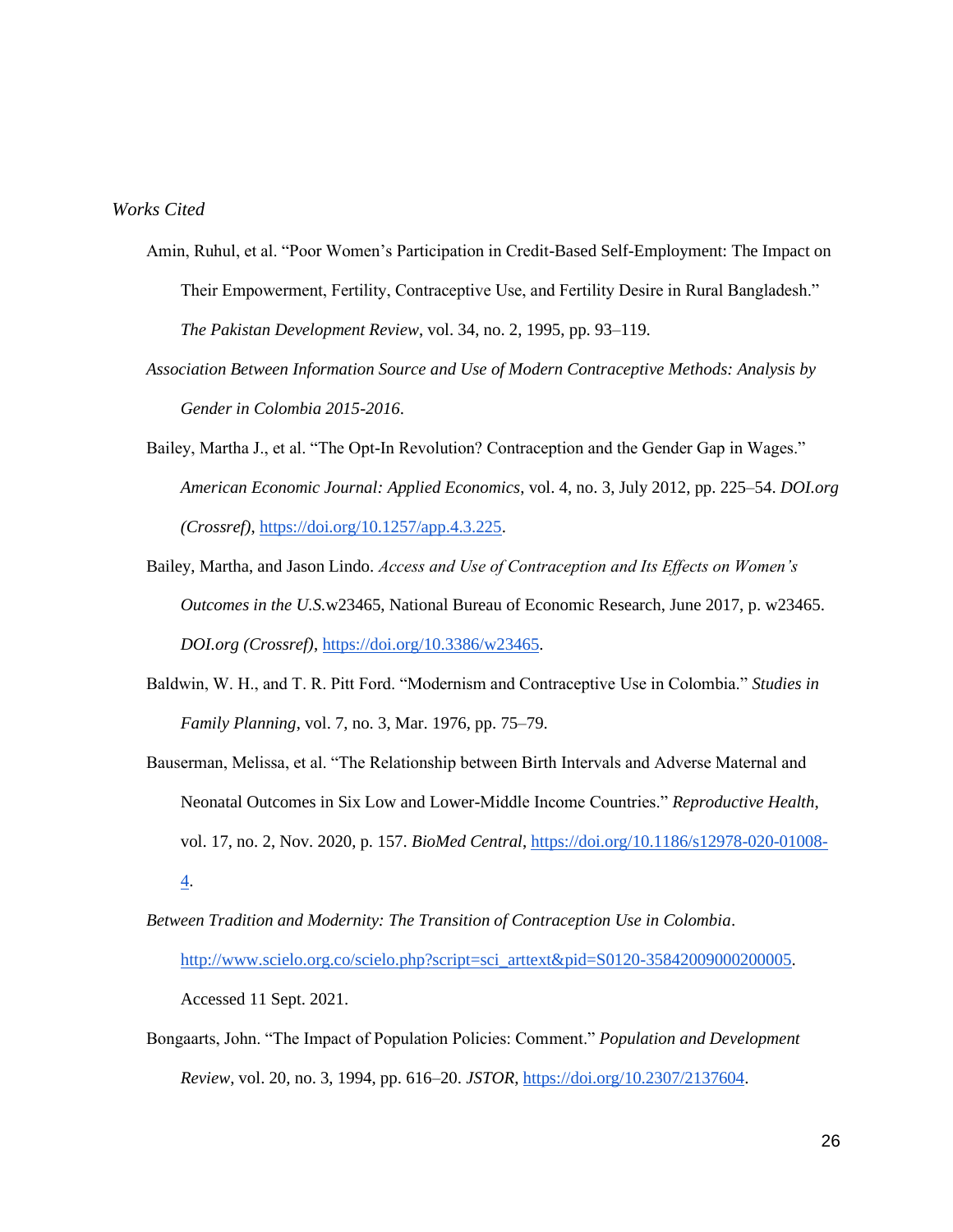- Canning, David, and T. Paul Schultz. "The Economic Consequences of Reproductive Health and Family Planning." *The Lancet*, vol. 380, no. 9837, July 2012, pp. 165–71. *ScienceDirect*, [https://doi.org/10.1016/S0140-6736\(12\)60827-7.](https://doi.org/10.1016/S0140-6736(12)60827-7)
- Darroch, Jacqueline E., and Susheela Singh. "Trends in Contraceptive Need and Use in Developing Countries in 2003, 2008, and 2012: An Analysis of National Surveys." *The Lancet*, vol. 381, no. 9879, May 2013, pp. 1756–62. *ScienceDirect*, [https://doi.org/10.1016/S0140-](https://doi.org/10.1016/S0140-6736(13)60597-8) [6736\(13\)60597-8.](https://doi.org/10.1016/S0140-6736(13)60597-8)
- Ehrlich, Paul R., and John P. Holdren. "Impact of Population Growth." *Science*, Mar. 1971. world, *www.science.org*[, https://doi.org/10.1126/science.171.3977.1212.](https://doi.org/10.1126/science.171.3977.1212)
- Kearney, Melissa S., and Phillip B. Levine. *Subsidized Contraception, Fertility, and Sexual Behavior*. Working Paper, 13045, National Bureau of Economic Research, Apr. 2007. *National Bureau of Economic Research*[, https://doi.org/10.3386/w13045.](https://doi.org/10.3386/w13045)
- Kishor, Sunita. *Domestic Violence Measurement in the Demographic and Health Surveys: The History and the Challenges*. p. 10.
- Law, Gwillim. *Colombia Municipalities*. [http://www.statoids.com/yco.html.](http://www.statoids.com/yco.html) Accessed 19 Mar. 2022.
- Magnusson, Brianna M., et al. "Early Age at First Intercourse and Subsequent Gaps in Contraceptive Use." *Journal of Women's Health*, vol. 21, no. 1, Jan. 2012, pp. 73–79. *PubMed Central*, [https://doi.org/10.1089/jwh.2011.2893.](https://doi.org/10.1089/jwh.2011.2893)
- Miller, Amalia R. "The Effects of Motherhood Timing on Career Path." *Journal of Population Economics*, vol. 24, no. 3, July 2011, pp. 1071–100. *DOI.org (Crossref)*, [https://doi.org/10.1007/s00148-009-0296-x.](https://doi.org/10.1007/s00148-009-0296-x)
- Miller, Grant. "Contraception as Development? New Evidence from Family Planning in Colombia." *The Economic Journal*, vol. 120, no. 545, June 2010, pp. 709–36. *Silverchair*, [https://doi.org/10.1111/j.1468-0297.2009.02306.x.](https://doi.org/10.1111/j.1468-0297.2009.02306.x)
- Quisumbing, A.R., and J. A. Maluccio. "Resources at Marriage and Intrahousehold Allocation: Evidence from Bangladesh, Ethiopia, Indonesia, and South Africa." *Oxford Bulletin of*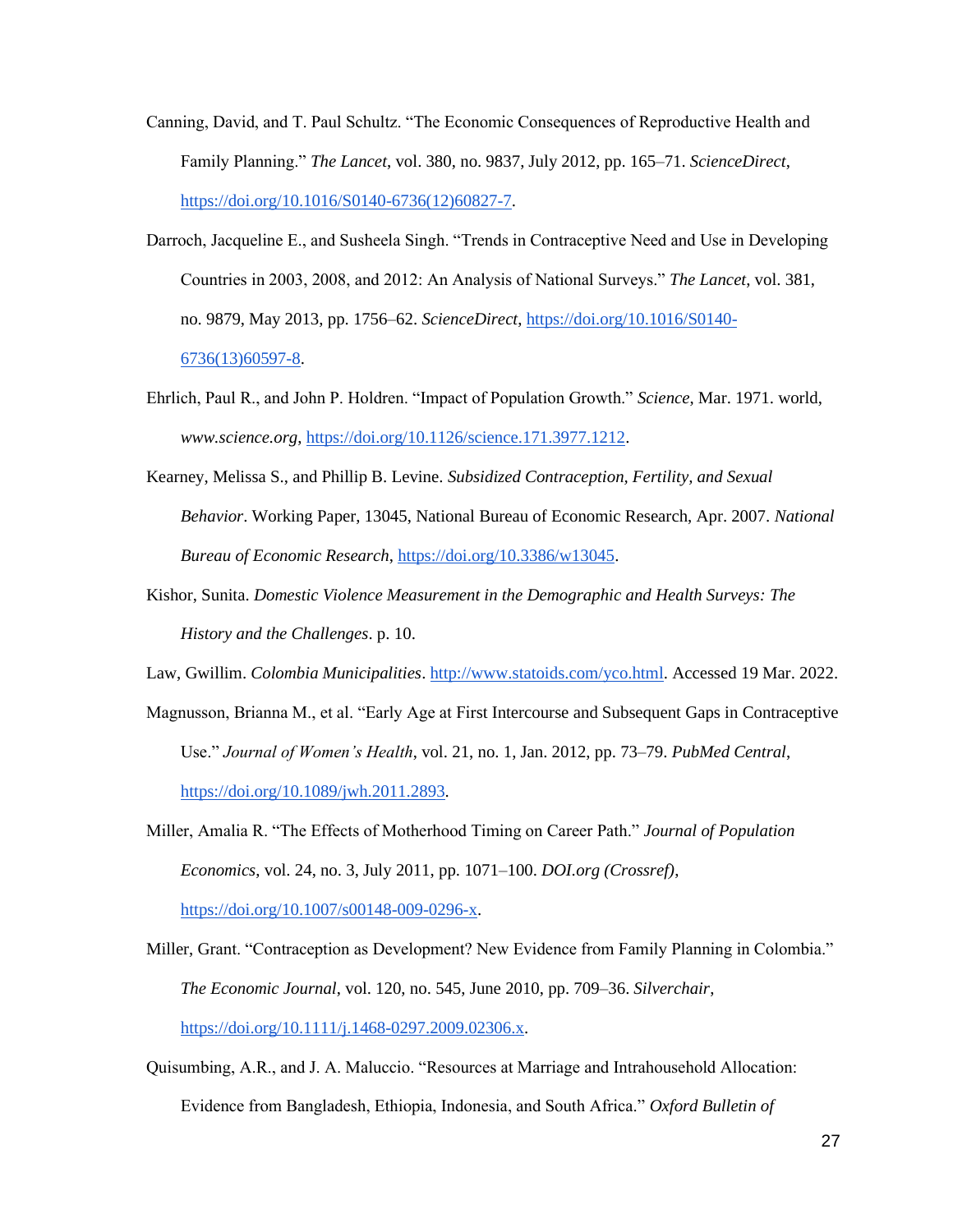*Economics and Statistics*, vol. 65, no. 3, 2003, pp. 283–327. Scopus, *Scopus*,

[https://doi.org/10.1111/1468-0084.t01-1-00052.](https://doi.org/10.1111/1468-0084.t01-1-00052)

- Quisumbing, Agnes R., and John A. Maluccio. "Resources at Marriage and Intrahousehold Allocation: Evidence from Bangladesh, Ethiopia, Indonesia, and South Africa\*." *Oxford Bulletin of Economics and Statistics*, vol. 65, no. 3, 2003, pp. 283–327. *Wiley Online Library*, [https://doi.org/10.1111/1468-0084.t01-1-00052.](https://doi.org/10.1111/1468-0084.t01-1-00052)
- Ramirez Ocampo, J. "[Profamilia: immense unknown contribution]." *Profamilia: Planificacion, Poblacion Y Desarollo*, vol. 6, no. 16, Dec. 1990, pp. 4–7.

Schoumaker, Bruno. *Reconstructing Long Term Fertility Trends with Pooled Birth Histories*. p. 24.

- Schultz, T. Paul. *Women's Role in the Agricultural Household: Bargaining and Human Capital*. Working Paper, 803, Center Discussion Paper, 1999. *www.econstor.eu*, [https://www.econstor.eu/handle/10419/98390.](https://www.econstor.eu/handle/10419/98390)
- Singh, Susheela, et al. *Adding It Up: The Costs and Benefits of Investing in Sexual and Reproductive Health 2014*. Dec. 2014. *www.guttmacher.org*, [https://www.guttmacher.org/report/adding-it](https://www.guttmacher.org/report/adding-it-costs-and-benefits-investing-sexual-and-reproductive-health-2014)[costs-and-benefits-investing-sexual-and-reproductive-health-2014.](https://www.guttmacher.org/report/adding-it-costs-and-benefits-investing-sexual-and-reproductive-health-2014)
- Starbird, Ellen, et al. "Investing in Family Planning: Key to Achieving the Sustainable Development Goals." *Global Health: Science and Practice*, vol. 4, no. 2, June 2016, pp. 191–210. *PubMed Central*, [https://doi.org/10.9745/GHSP-D-15-00374.](https://doi.org/10.9745/GHSP-D-15-00374)
- Tsui, Amy O., et al. "Family Planning and the Burden of Unintended Pregnancies." *Epidemiologic Reviews*, vol. 32, 2010, pp. 152–74. *PubMed*, [https://doi.org/10.1093/epirev/mxq012.](https://doi.org/10.1093/epirev/mxq012)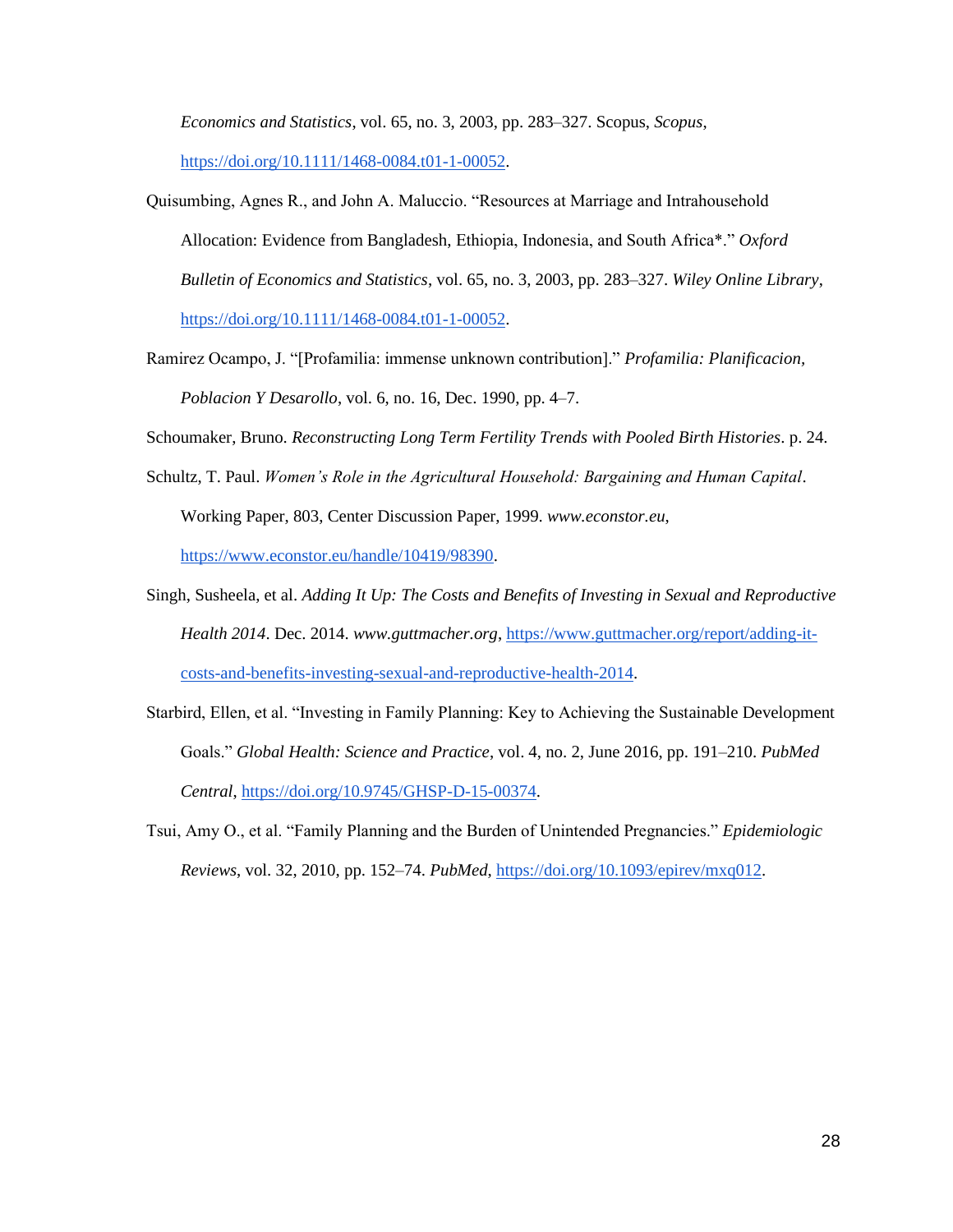# *Appendix I.*

| <b>County Name</b>    | <b>County Code</b> | Profamilia Start Year |
|-----------------------|--------------------|-----------------------|
| Armenia               | 63001              | 1969                  |
| Armero                | 73055              | 1968                  |
| Barrancabermeja       | 68081              | 1971                  |
| Barranquilla          | 8001               | 1968                  |
| Bello                 | 5088               | 1987                  |
| Bucaramanga           | 68001              | 1968                  |
| Buenaventura          | 76109              | 1968                  |
| Cali Santiago de      | 76001              | 1969                  |
| Cartagena de Indias   | 13001              | 1970                  |
| Cartagena del Chairá  | 18150              | 1970                  |
| Caucasia              | 5154               | 1976                  |
| Cucaita               | 15224              | 1968                  |
| Florencia             | 19290              | 1987                  |
| Florencia             | 18001              | 1987                  |
| Manizales             | 17001              | 1968                  |
| Medellín              | 5001               | 1967                  |
| Montería              | 23001              | 1969                  |
| Neiva                 | 41001              | 1968                  |
| Ocaña                 | 54498              | 1987                  |
| Palmira               | 76520              | 1970                  |
| Pasto [, San Juan de] | 52001              | 1968                  |